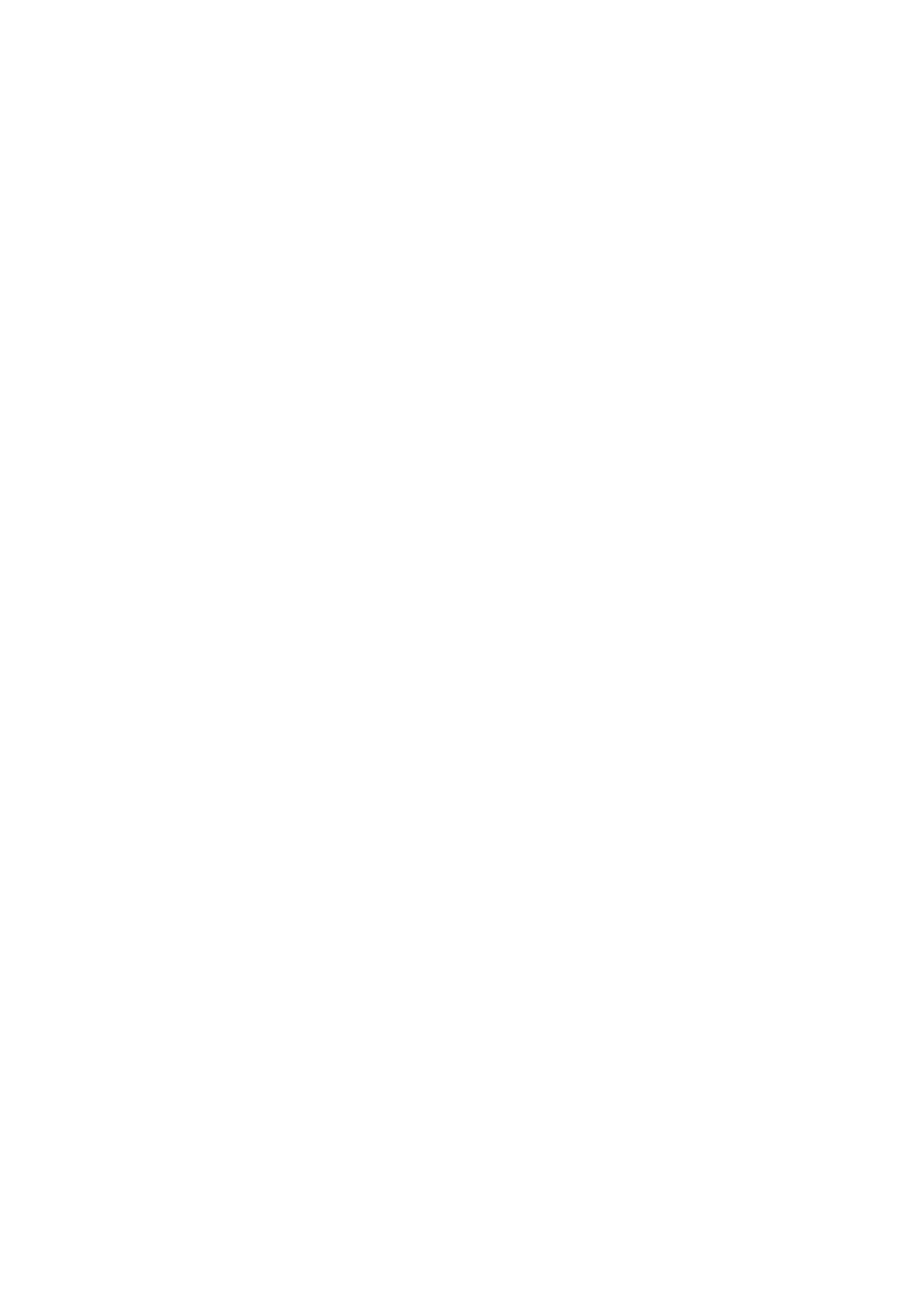

# **Road Transport (Vehicle Registration) Amendment Regulation 2011 (No 1)**

**Subordinate Law SL2011-28** 

made under the

**Road Transport (General) Act 1999, the Road Transport (Mass, Dimensions and Loading) Act 2009 and the Road Transport (Vehicle Registration) Act 1999** 

# **Contents**

|   |                           | Page |
|---|---------------------------|------|
|   |                           |      |
| 1 | Name of regulation        |      |
| 2 | Commencement              |      |
| 3 | Legislation amended       |      |
| 4 | New section 5A            |      |
| 5 | Section 32AA (1) and note | 2    |
| 6 | Section 33 (7)            | 3    |
|   | Section 33 (7), note      | 3    |

J2010-722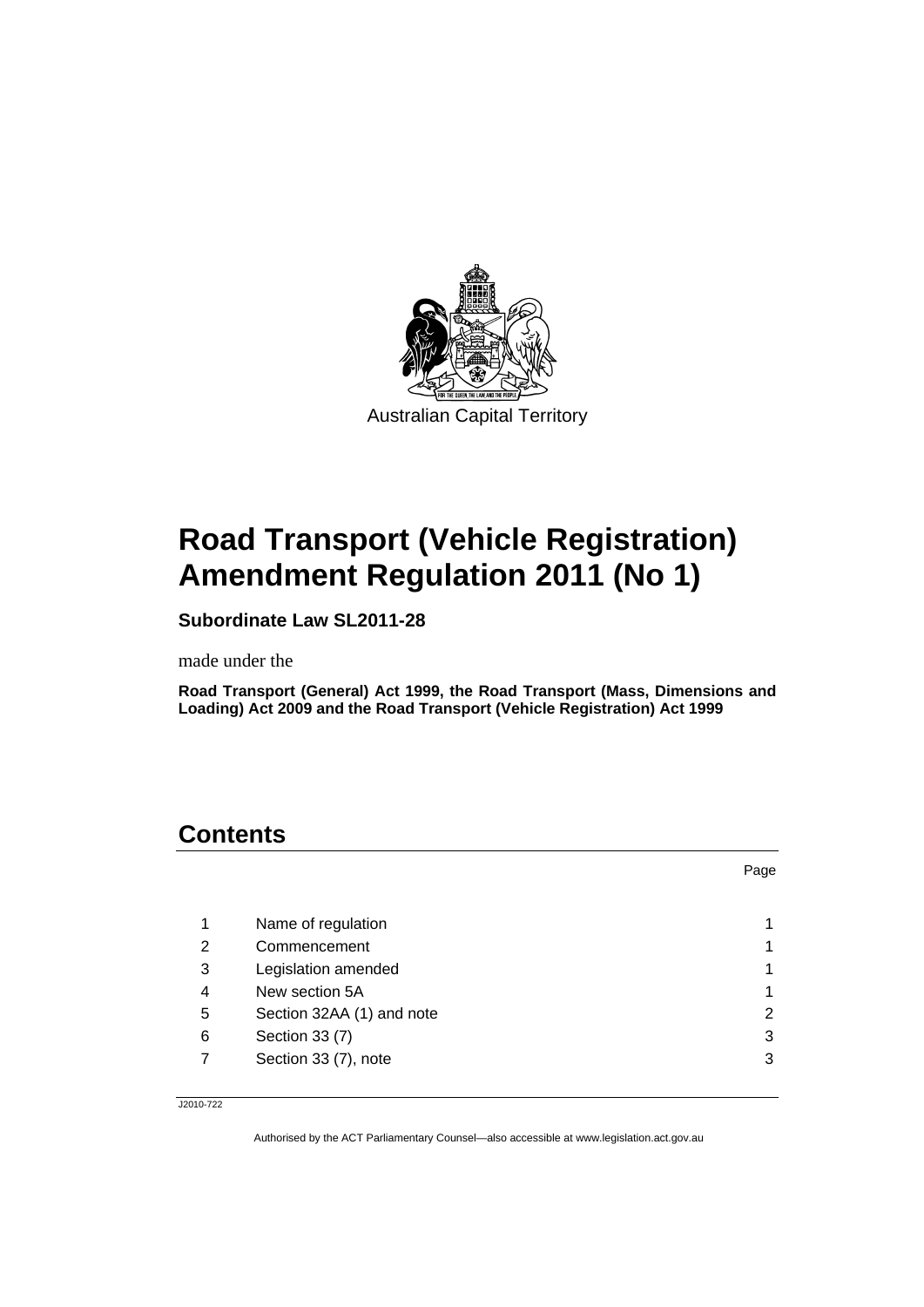| Contents |
|----------|
|----------|

| 8  | New section 44 $(4)$ (ba) and (bb)                                                   | Page<br>3        |
|----|--------------------------------------------------------------------------------------|------------------|
| 9  | Section 44 (4) (d)                                                                   | 4                |
| 10 | Section 114 (3) (b) and penalty                                                      | 4                |
| 11 | Section 114 (4)                                                                      | 5                |
| 12 | Schedule 1, section 1.5, new note                                                    | 5                |
| 13 | Schedule 1, section 1.8                                                              | 5                |
| 14 | Schedule 1, part 1.3 heading, note                                                   | 6                |
| 15 | Schedule 1, part 1.3 heading, note                                                   | $\overline{7}$   |
| 16 | Schedule 1, part 1.3 heading, note                                                   | $\overline{7}$   |
| 17 | Schedule 1, section 1.15                                                             | $\overline{7}$   |
| 18 | Schedule 1, section 1.20 (4)                                                         | 8                |
| 19 | Schedule 1, section 1.25 (2) (a)                                                     | 8                |
| 20 | Schedule 1, section 1.25 (6)                                                         | 8                |
| 21 | Schedule 1, section 1.35 (2)                                                         | 8                |
| 22 | Schedule 1, new section 1.35 (5A)                                                    | 9                |
| 23 | Schedule 1, section 1.42 heading                                                     | 9                |
| 24 | Schedule 1, new section 1.42 (1A)                                                    | 9                |
| 25 | Schedule 1, section 1.42 (4)                                                         | $\boldsymbol{9}$ |
| 26 | Schedule 1, new section 1.45A                                                        | 9                |
| 27 | Schedule 1, section 1.46 (3), definition of approved material, dot points<br>5 and 7 | 10               |
| 28 | Schedule 1, section 1.46 (3), note                                                   | 10               |
| 29 | Schedule 1, section 1.47 (1)                                                         | 10               |
| 30 | Schedule 1, section 1.47 (8), new note                                               | 10               |
| 31 | Schedule 1, section 1.60A                                                            | 11               |
| 32 | Schedule 1, new section 1.75 (4) and (5)                                             | 12               |
| 33 | Schedule 1, section 1.124 (2)                                                        | 13               |
| 34 | Schedule 1, section 1.124 (3)                                                        | 13               |
| 35 | Schedule 1, section 1.126 (1), definition of rear marking plate                      | 13               |
| 36 | Schedule 1, section 1.126 (1), definition of rear marking plate, new                 |                  |
|    | note                                                                                 | 14               |
| 37 | Schedule 1, section 1.126 (3)                                                        | 14               |
| 38 | Schedule 1, section 1.136 (8)                                                        | 14               |
| 39 | Schedule 1, division 1.10.1 heading                                                  | 14               |

contents 2 Road Transport (Vehicle Registration) Amendment Regulation 2011 (No 1)

SL2011-28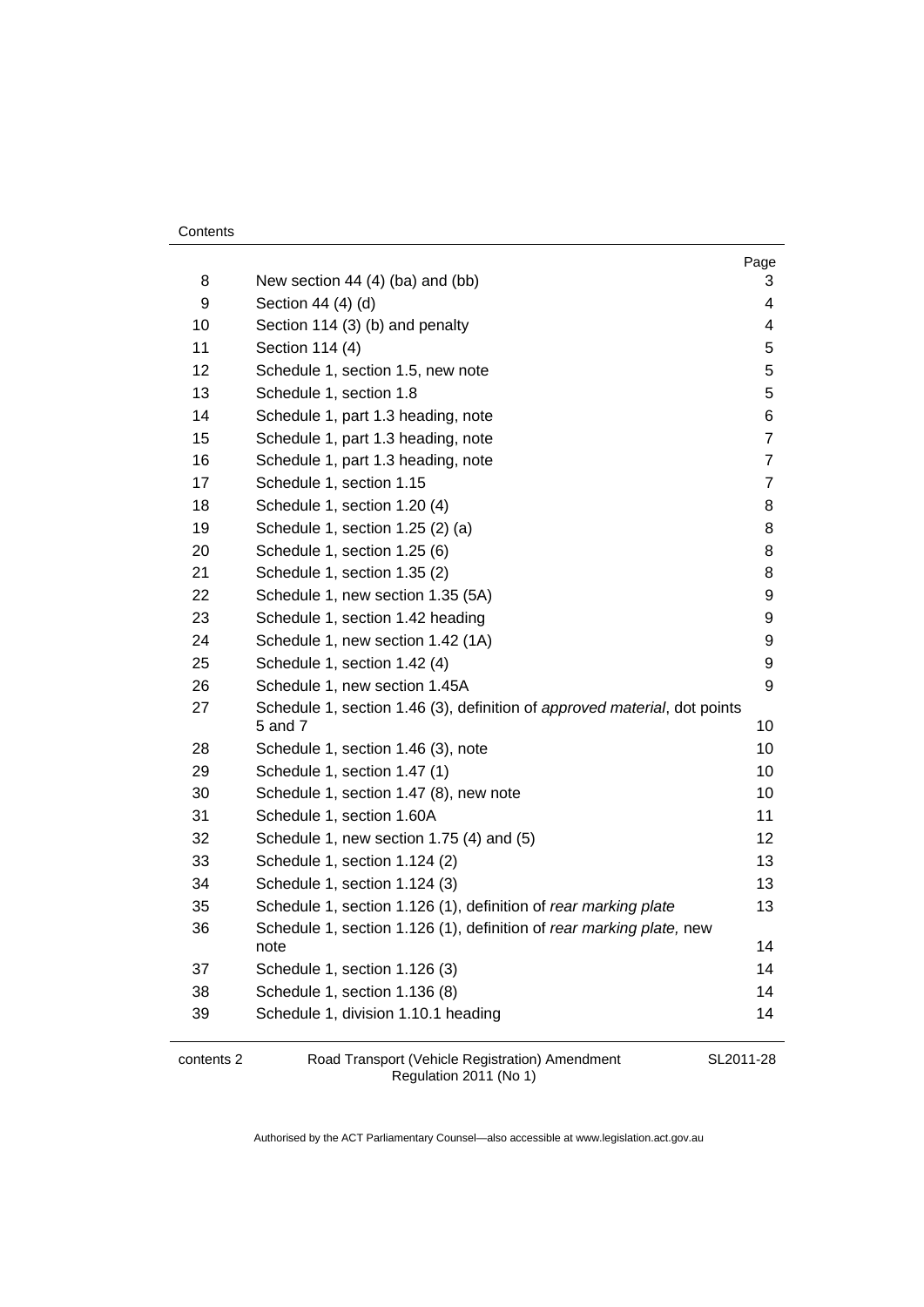| Contents |
|----------|
|----------|

|    |                                                       | Page |
|----|-------------------------------------------------------|------|
| 40 | Schedule 1, section 1.154 heading                     | 15   |
| 41 | Schedule 1, section 1.155 heading                     | 15   |
| 42 | Schedule 1, new section 1.155A                        | 15   |
| 43 | Schedule 1, section 1.156 (1)                         | 17   |
| 44 | Schedule 1, division 1.10.3, new subdivision 1.10.3.1 | 18   |
| 45 | Schedule 1, division 1.10.3, new subdivision 1.10.3.2 | 19   |
| 46 | Schedule 1, section 1.161                             | 19   |
| 47 | Schedule 1, part 1.11 heading and note                | 20   |
| 48 | Schedule 1, section 1.162                             | 20   |
| 49 | Schedule 1, section 1.178                             | 22   |
| 50 | Schedule 1, new part 1.15                             | 23   |
| 51 | Schedule 2, part 2.2.3, new prescribed requirement 1A | 25   |
| 52 | Dictionary, note 3                                    | 26   |
| 53 | Dictionary, new definition of certified to ADR 83/00  | 26   |
| 54 | Dictionary, definition of glazing                     | 26   |
| 55 | Dictionary, new definition of VSB                     | 26   |
|    |                                                       |      |

| <b>Schedule 1</b> | <b>Consequential amendments</b>                                         | 27 |
|-------------------|-------------------------------------------------------------------------|----|
| <b>Part 1.1</b>   | <b>Road Transport (General) Regulation 2000</b>                         | 27 |
| <b>Part 1.2</b>   | Road Transport (Mass, Dimensions and Loading)<br><b>Regulation 2010</b> | 27 |
| <b>Part 1.3</b>   | <b>Road Transport (Offences) Regulation 2005</b>                        | 28 |

SL2011-28

Road Transport (Vehicle Registration) Amendment Regulation 2011 (No 1)

contents 3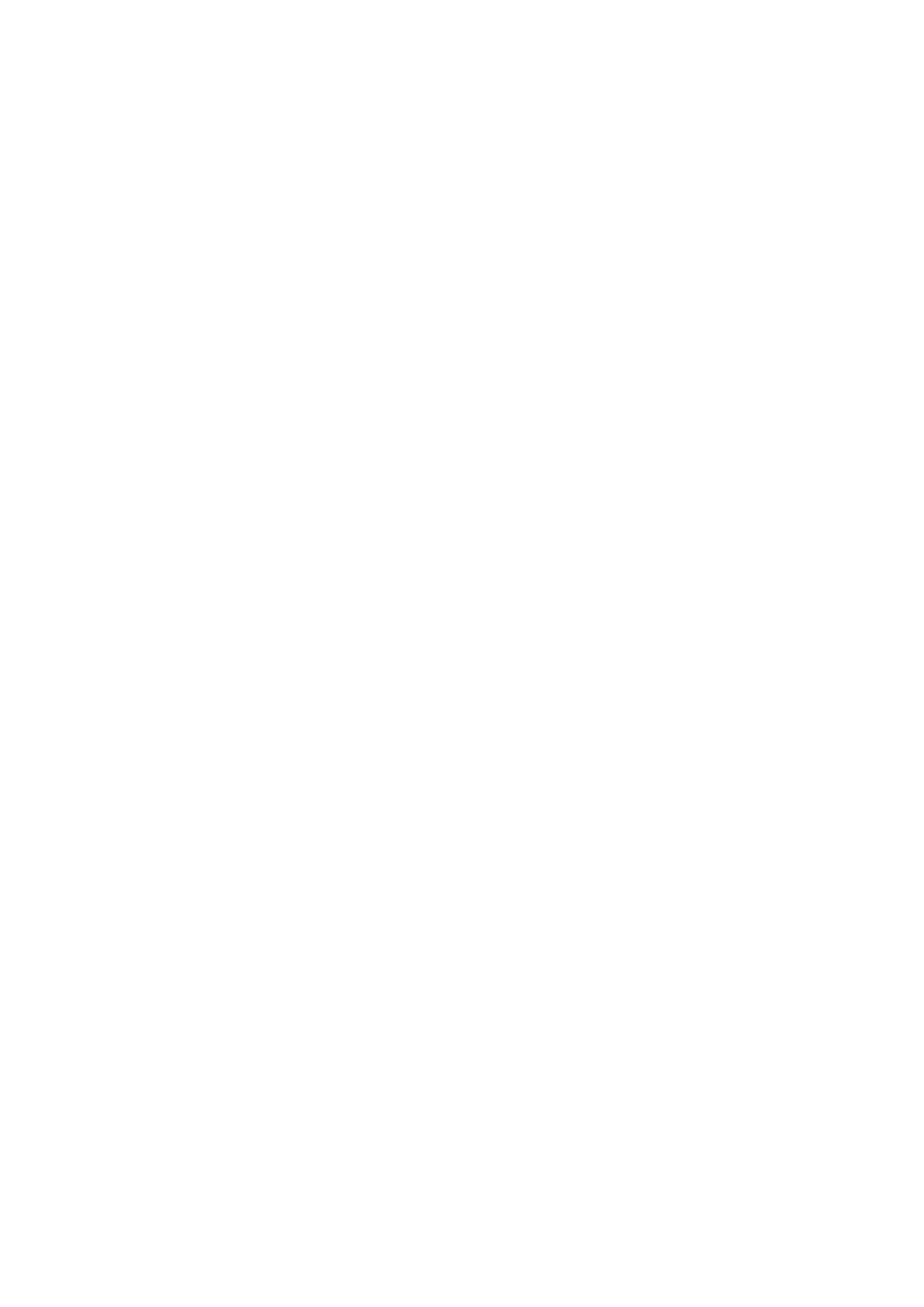<span id="page-6-2"></span><span id="page-6-1"></span><span id="page-6-0"></span>

|                         | <b>Name of regulation</b>                                                                                                                                                                                                                              |
|-------------------------|--------------------------------------------------------------------------------------------------------------------------------------------------------------------------------------------------------------------------------------------------------|
|                         | This regulation is the Road Transport (Vehicle Registration)<br>Amendment Regulation 2011 (No 1).                                                                                                                                                      |
| $\overline{2}$          | <b>Commencement</b>                                                                                                                                                                                                                                    |
|                         | This regulation commences on the day after its notification day.                                                                                                                                                                                       |
|                         | <b>Note</b><br>The naming and commencement provisions automatically commence on<br>the notification day (see Legislation Act, $s$ 75 (1)).                                                                                                             |
| $\overline{3}$          | <b>Legislation amended</b>                                                                                                                                                                                                                             |
|                         | This regulation amends the Road Transport (Vehicle Registration)<br>Regulation 2000.                                                                                                                                                                   |
|                         | <b>Note</b><br>This regulation also amends the following legislation (see sch 1):<br>Road Transport (General) Regulation 2000<br>$\bullet$<br>Road Transport (Mass, Dimensions and Loading) Regulation 2010                                            |
|                         | Road Transport (Offences) Regulation 2005.                                                                                                                                                                                                             |
| $\overline{\mathbf{4}}$ | <b>New section 5A</b>                                                                                                                                                                                                                                  |
|                         | insert                                                                                                                                                                                                                                                 |
| <b>5A</b>               | Disapplication of Legislation Act, s 47 (5) and s 47 (6)                                                                                                                                                                                               |
|                         | (1) The Legislation Act, section 47 (5) does not apply in relation to an<br>instrument applied, adopted or incorporated as in force at a<br>particular time under this regulation unless the instrument is<br>expressed to be a notifiable instrument. |
|                         | Example-instruments to which s 47 (5) does not apply<br>1<br>an adopted standard<br>the UN ECE Agreement<br>2                                                                                                                                          |

<span id="page-6-3"></span>SL2011-28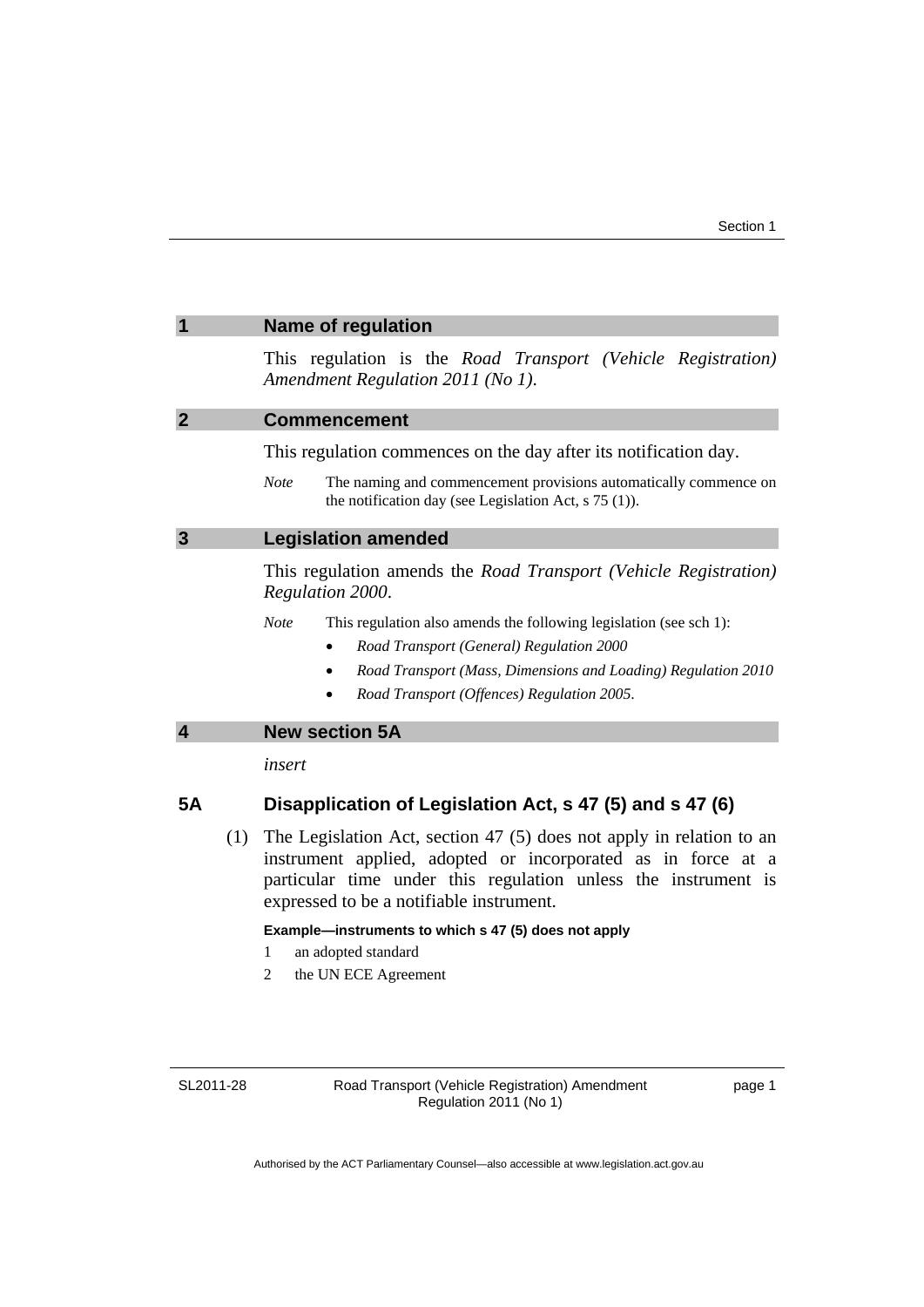- 3 the National Stationary Exhaust Noise Test Procedures for In-Service Motor Vehicles—September 2006
- *Note* An example is part of the regulation, is not exhaustive and may extend, but does not limit, the meaning of the provision in which it appears (see Legislation Act, s 126 and s 132).
- (2) The Legislation Act, section 47 (6) does not apply in relation to an instrument applied, adopted or incorporated as in force from time to time under this regulation unless the instrument is expressed to be a notifiable instrument.

#### **Example—instruments to which s 47 (6) does not apply**

- 1 a national standard
- 2 Vehicle Standards Bulletin No 6 National Code of Practice for Heavy Vehicle Modifications
- *Note* The text of an applied, adopted or incorporated instrument, whether applied as in force from time to time or at a particular time, is taken to be a notifiable instrument if the operation of the Legislation Act, s 47 (5) or (6) is not disapplied (see s 47 (7)).

### <span id="page-7-0"></span>**5 Section 32AA (1) and note**

#### *substitute*

- (1) The road transport authority may refuse to approve an application for registration of a registrable vehicle as a public passenger vehicle if the applicant—
	- (a) is not the accredited operator of the vehicle; or
	- (b) has failed to comply with a requirement under a territory law about maintaining the condition of the vehicle, including––
		- (i) the cleanliness of the vehicle; and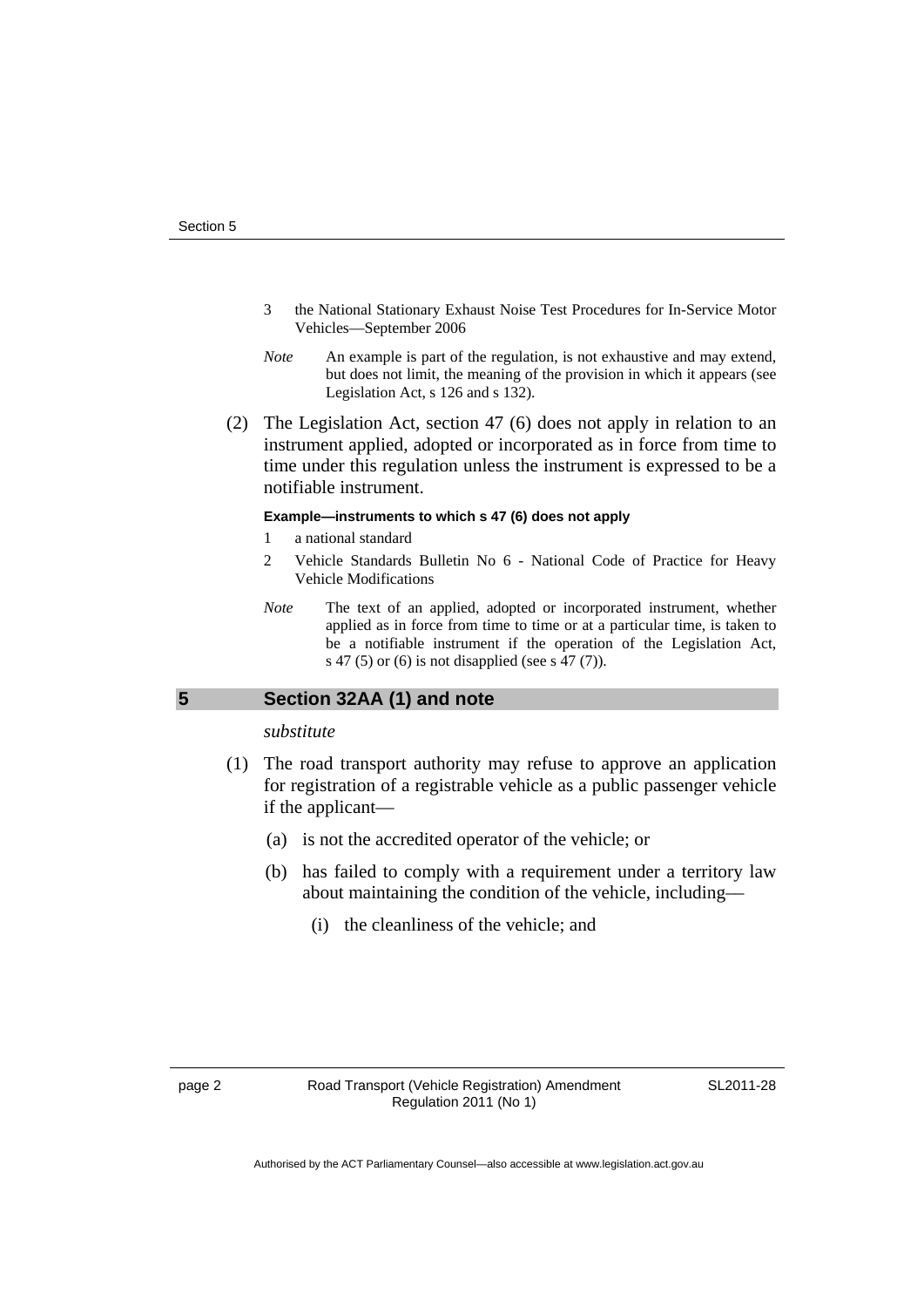- (ii) the maintenance of fittings (internal and external) and equipment.
- *Note 1* A public passenger vehicle is a public bus, taxi, hire car or demand responsive service vehicle.
- *Note 2* The *Road Transport (Public Passenger Services) Regulation 2002*, s 25, s 94, s 180 and s 249 are offence provisions relating to the condition of public passenger vehicles.

#### <span id="page-8-0"></span>**6 Section 33 (7)**

*omit* 

A person, other than the registered operator of a vehicle,

*substitute* 

A person who is not the registered operator of a vehicle

#### <span id="page-8-1"></span>**7 Section 33 (7), note**

#### *substitute*

*Note* It is an offence under the Act, s 21 (3) (Obligations of registered operator), for a registered operator of a registrable vehicle to fail to comply with a condition of registration for the vehicle.

### <span id="page-8-2"></span>**8 New section 44 (4) (ba) and (bb)**

#### *insert*

- (ba) for a motor vehicle not fitted with a windscreen, other than a vehicle of the type and size mentioned in paragraph (bb)––to a suitable holder affixed to the left side of the vehicle so as to be clearly visible to a person facing the holder at a distance of 6m; and
- (bb) for a motorbike, motortrike, moped or trailer (other than a trailer mentioned in paragraph (c)) having an overall width not exceeding 980mm––to a suitable holder that is affixed in a conspicuous position on the vehicle; and

Road Transport (Vehicle Registration) Amendment Regulation 2011 (No 1)

page 3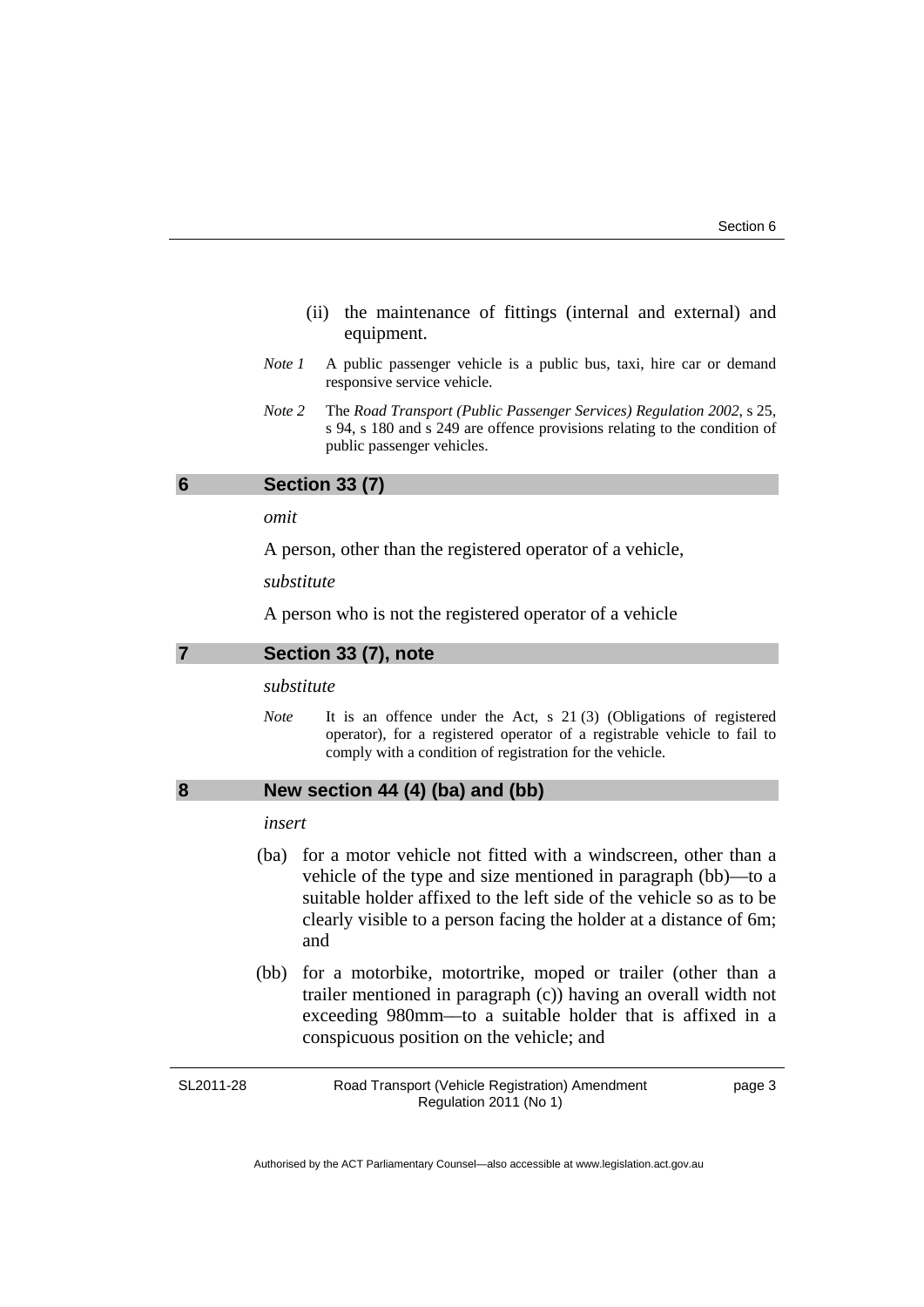<span id="page-9-0"></span>

#### **9 Section 44 (4) (d)**

*omit* 

paragraph (b) or (c) *substitute*  paragraph (b) to (e)

#### <span id="page-9-1"></span>**10 Section 114 (3) (b) and penalty**

#### *substitute*

- (b) the modification or addition is certified by an authorised person as complying with––
	- (i) if the vehicle is a heavy vehicle––Vehicle Standards Bulletin No 6 – National Code of Practice for Heavy Vehicle Modifications published by the then Commonwealth Department of Transport and Regional Services in 1993, and as in force from time to time; or
	- (ii) if the vehicle is a light vehicle––Vehicle Standards Bulletin No 14 – National Code of Practice for Light Vehicle Construction and Modification published by the then Commonwealth Department of Infrastructure and Transport in 2006, and as in force from time to time; or
	- (iii) a specification approved, in writing, by the road transport authority.

Maximum penalty: 20 penalty units.

*Note* The bulletins do not need to be notified under the Legislation Act because s 47 (6) does not apply (see Legislation Act, s 47 (7)). The bulletins are accessible at www.infrastructure.gov.au.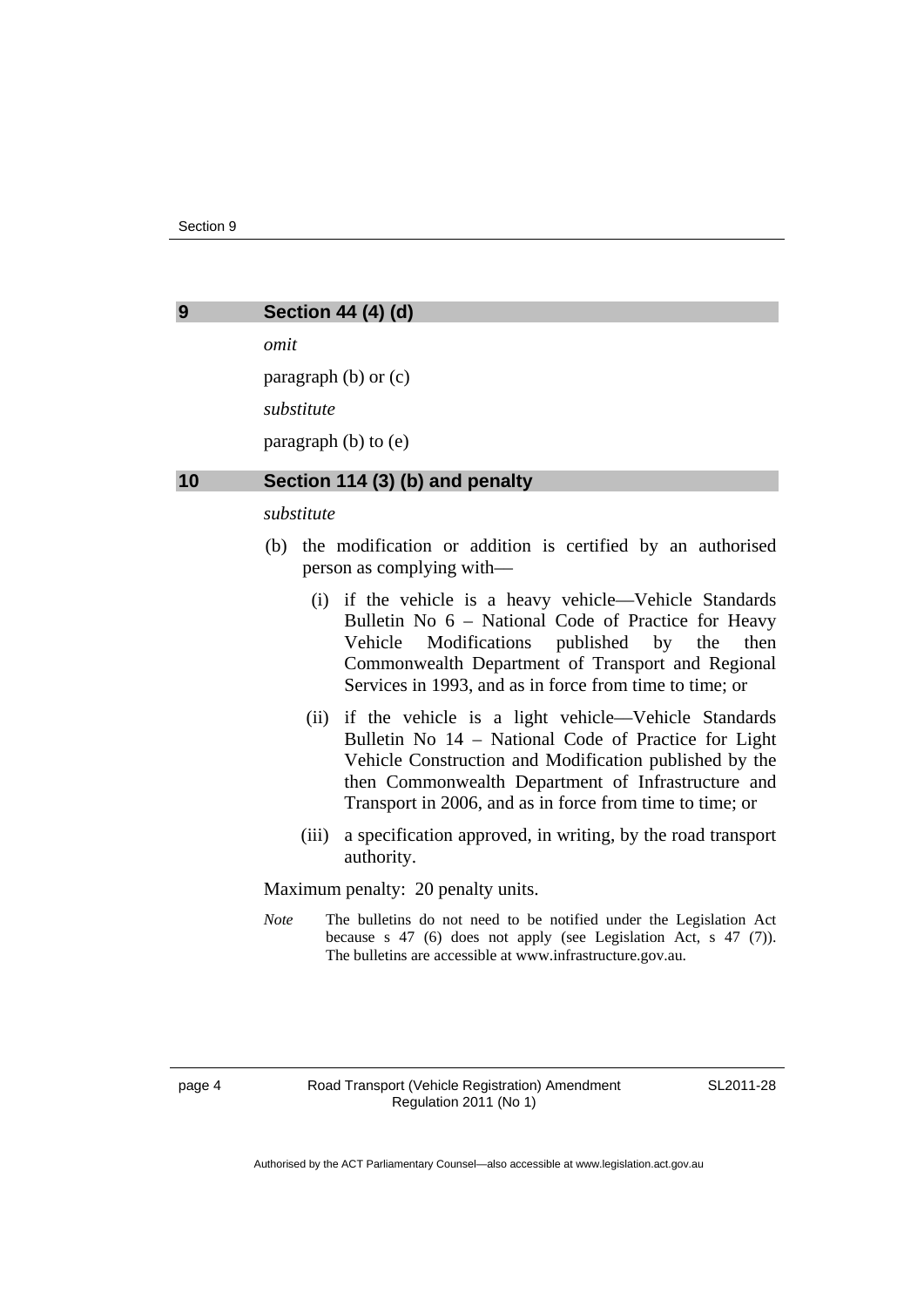<span id="page-10-1"></span><span id="page-10-0"></span>

| 11 | <b>Section 114 (4)</b>                                                                                                                                       |
|----|--------------------------------------------------------------------------------------------------------------------------------------------------------------|
|    | omit                                                                                                                                                         |
|    | subsection $(3)$ (b)                                                                                                                                         |
|    | substitute                                                                                                                                                   |
|    | subsection $(3)$ (b) $(iii)$                                                                                                                                 |
| 12 | Schedule 1, section 1.5, new note                                                                                                                            |
|    | insert                                                                                                                                                       |
|    | <b>Note</b><br>Vehicles that are modified must continue to comply with this schedule.<br>In particular, see s 114. For guidance on vehicle modifications see |

In particular, see s 114. For guidance on vehicle modifications see *Vehicle Standards Bulletin No 6* – *National Code of Practice for Heavy Vehicle Modifications* and *Vehicle Standards Bulletin No 14* – *National Code of Practice for Light Vehicle Construction and Modification.* 

The bulletins do not need to be notified under the Legislation Act because s 47 (6) does not apply (see Legislation Act, s 47 (7)). The bulletins are accessible at www.infrastructure.gov.au.

### <span id="page-10-2"></span>**13 Schedule 1, section 1.8**

*substitute* 

### **1.8 Non-application of sch 1 to ADR-compliant matters**

 (1) A requirement of parts 1.5 (General safety requirements) to 1.13 (Mechanical connections between vehicles) does not apply to a vehicle if the requirement is inconsistent with a requirement of a 2nd or 3rd edition ADR that the vehicle complies with (regardless of whether or not the vehicle is required to comply with the ADR requirement).

SL2011-28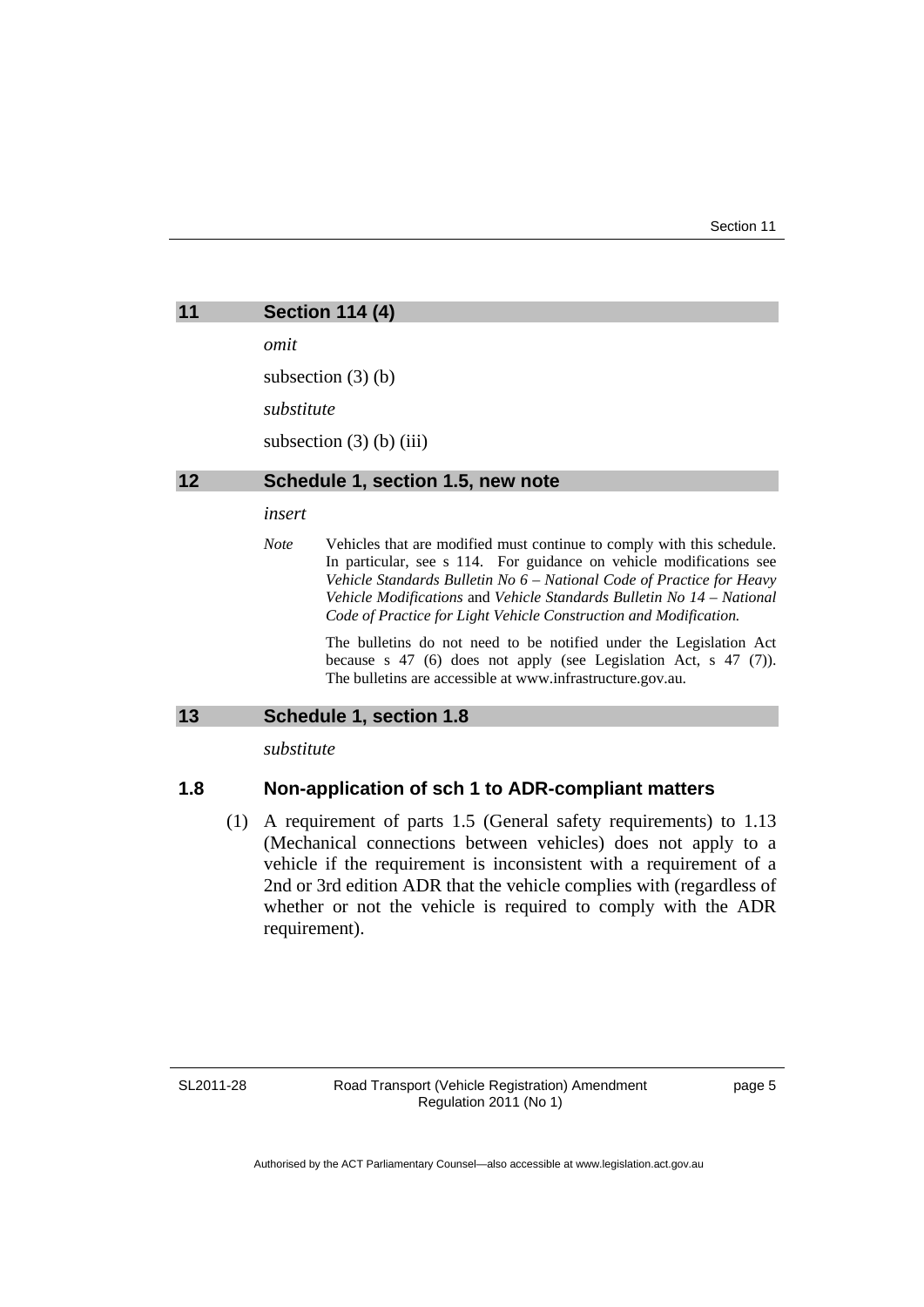(2) Subsection (1) does not apply if the vehicle is not of the same class or type as the vehicles to which the ADR requirement applies.

#### **Example**

As the 2nd and 3rd edition ADR do not apply to a truck built in 1968, the truck must comply with sch 1, s 1.137 (What braking system a motor vehicle must have). If the owner of such a truck modified the brakes so that they did comply with the 2nd edition ADR, any requirement in sch 1, s 1.137 in relation to the truck's brakes that was inconsistent with the 2nd edition ADR would no longer apply to the truck.

However, if the modified brakes only comply with a rule of the 2nd edition ADR that only applies to passenger cars, then sch 1, s  $1.137$  does apply, as s  $1.8$  (1) would not apply as a result of s 1.8 (2), because a truck is not a passenger car.

*Note* An example is part of the regulation, is not exhaustive and may extend, but does not limit, the meaning of the provision in which it appears (see Legislation Act, s 126 and s 132).

#### <span id="page-11-0"></span>**14 Schedule 1, part 1.3 heading, note**

*omit* 

Vehicles that are modified must continue to comply with this schedule.

#### *substitute*

Vehicles that are modified must continue to comply with this schedule. For guidance on vehicle modifications see *Vehicle Standards Bulletin No 6 – National Code of Practice for Heavy Vehicle Modifications and Vehicle Standards Bulletin No 14 – National Code of Practice for Light Vehicle Construction and Modification*.

The bulletins do not need to be notified under the Legislation Act because s 47 (6) does not apply (see Legislation Act, s 47 (7)). The bulletins are accessible at www.infrastructure.gov.au.

This schedule, s 1.35 (5A) (Horns, alarms etc) modifies the effect of the corresponding ADR requirement.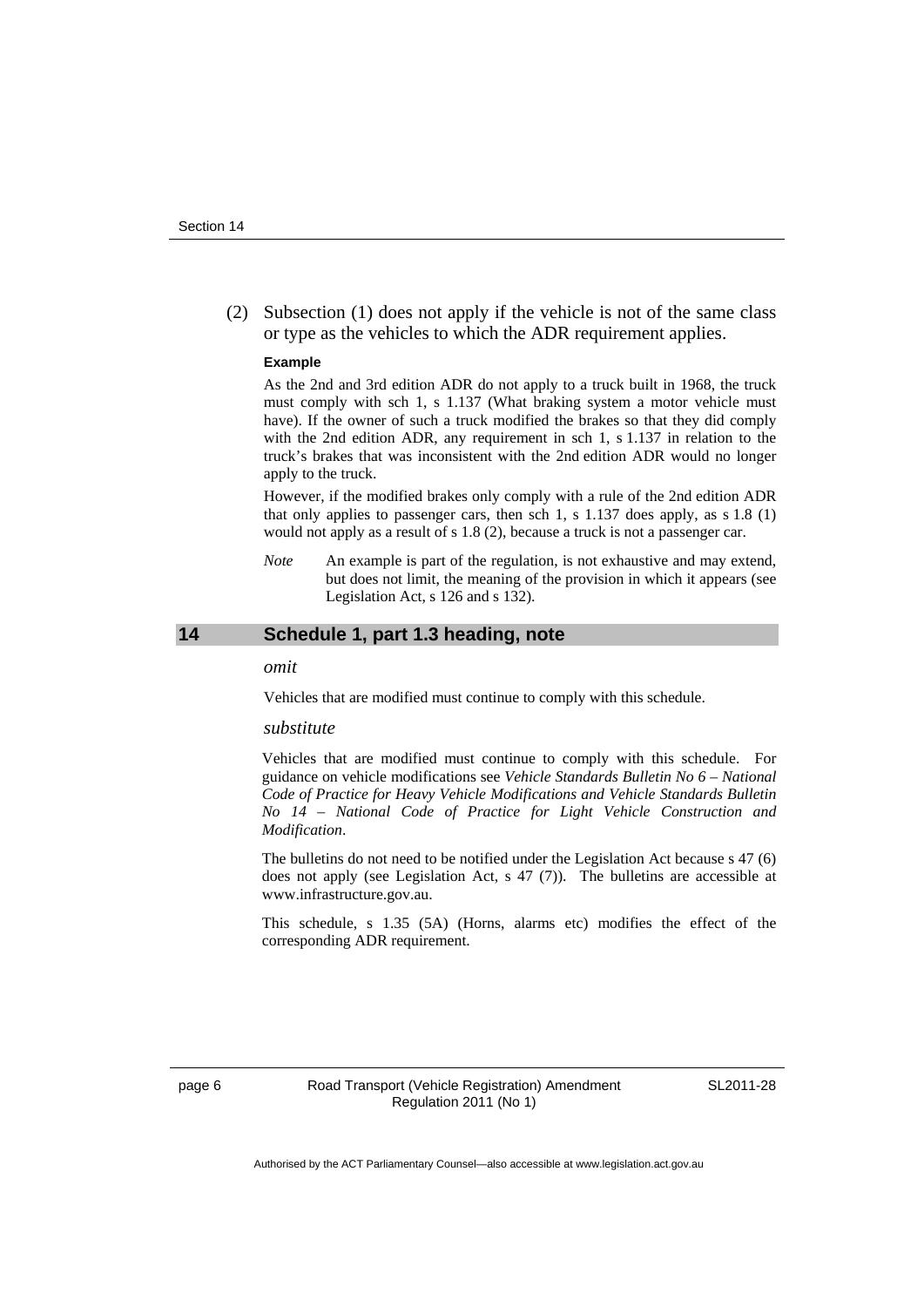<span id="page-12-2"></span><span id="page-12-1"></span><span id="page-12-0"></span>

| 15 | Schedule 1, part 1.3 heading, note                                                       |
|----|------------------------------------------------------------------------------------------|
|    | omit<br>s 1.42 (4) (Electrical wiring, connections and installations)<br>٠<br>substitute |
|    | s 1.42 (4) (Electrical wiring, components, connections and<br>installations)             |
| 16 | Schedule 1, part 1.3 heading, note                                                       |
|    | after<br>s 1.55 (Tyres—manufacturer's rating).<br>٠                                      |
|    | insert<br>s 1.178 (1) (b) (Attachment of couplings and drawbar eyes on road<br>trains).  |
| 17 | Schedule 1, section 1.15                                                                 |
|    | before                                                                                   |
|    | Commonwealth                                                                             |
|    | insert                                                                                   |
|    | then                                                                                     |
|    |                                                                                          |

SL2011-28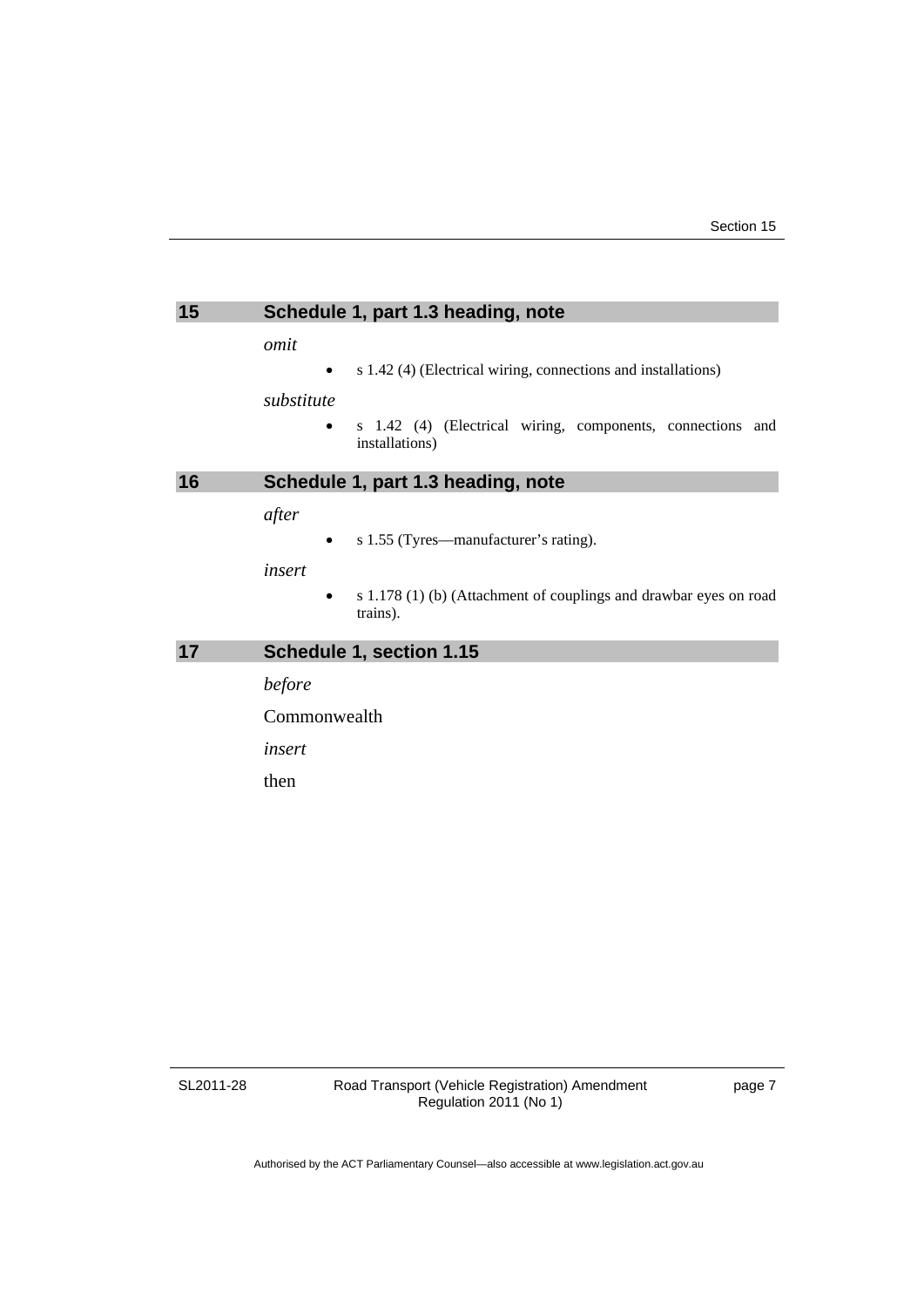### <span id="page-13-0"></span>**18 Schedule 1, section 1.20 (4)**

*substitute* 

(4) In this section:

*personally imported vehicle* means a vehicle built after 1968 that is imported into Australia under the *Motor Vehicle Standards Regulations 1989* (Cwlth), regulation 13 by a person who owned and used the vehicle before it was imported into Australia, for a continuous period of at least––

- (a) for a vehicle owned by the applicant before 9 May 2000–– 3 months; or
- (b) in any other case—12 months.

<span id="page-13-3"></span><span id="page-13-2"></span><span id="page-13-1"></span>

| 19 | Schedule 1, section 1.25 (2) (a) |
|----|----------------------------------|
|    | omit                             |
|    | not                              |
| 20 | Schedule 1, section 1.25 (6)     |
|    | omit                             |
|    | built or used mainly             |
|    | substitute                       |
|    | built mainly                     |
| 21 | Schedule 1, section 1.35 (2)     |
|    | omit                             |
|    | bell,                            |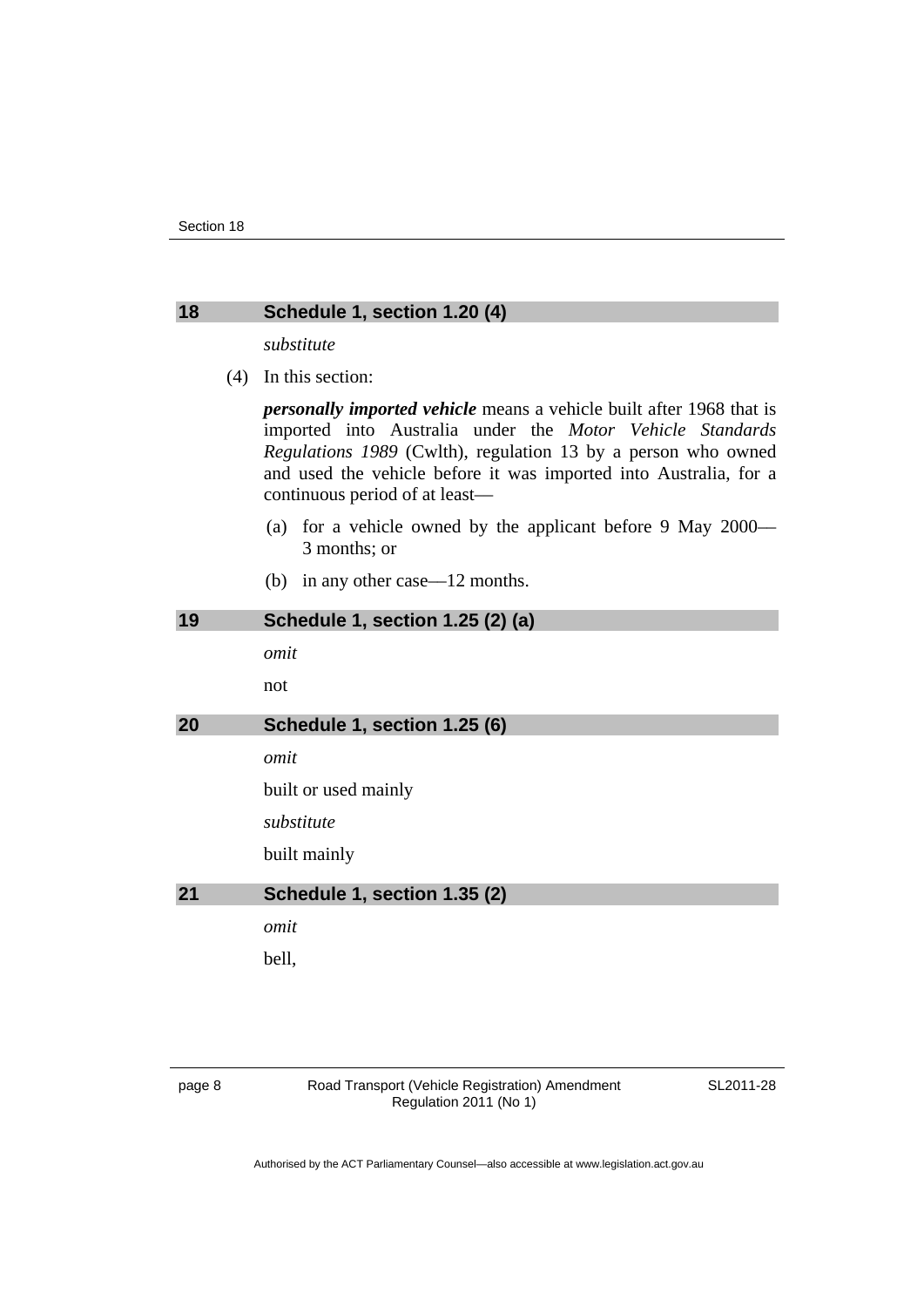<span id="page-14-3"></span><span id="page-14-2"></span><span id="page-14-1"></span><span id="page-14-0"></span>

| 22    | Schedule 1, new section 1.35 (5A)                                                                                                                                |  |
|-------|------------------------------------------------------------------------------------------------------------------------------------------------------------------|--|
|       | insert                                                                                                                                                           |  |
| (5A)  | The provision of the relevant ADR that corresponds<br>to<br>subsection $(2)$ applies to a vehicle as if that provision did not<br>contain a reference to a bell. |  |
| 23    | Schedule 1, section 1.42 heading                                                                                                                                 |  |
|       | substitute                                                                                                                                                       |  |
| 1.42  | Electrical wiring, components, connections and<br>installations                                                                                                  |  |
| 24    | Schedule 1, new section 1.42 (1A)                                                                                                                                |  |
|       | insert                                                                                                                                                           |  |
| (1A)  | The electrical components of a vehicle must be securely mounted.                                                                                                 |  |
| 25    | Schedule 1, section 1.42 (4)                                                                                                                                     |  |
|       | after                                                                                                                                                            |  |
|       | wiring,                                                                                                                                                          |  |
|       | insert                                                                                                                                                           |  |
|       | components,                                                                                                                                                      |  |
| 26    | Schedule 1, new section 1.45A                                                                                                                                    |  |
|       | insert                                                                                                                                                           |  |
| 1.45A | Requirement for windscreen to be fitted                                                                                                                          |  |
|       | A motor vehicle (other than a motorbike, a motortrike or a moped)<br>must be fitted with a windscreen if it is manufactured or designed to<br>have a windscreen. |  |

<span id="page-14-4"></span>SL2011-28

Road Transport (Vehicle Registration) Amendment Regulation 2011 (No 1)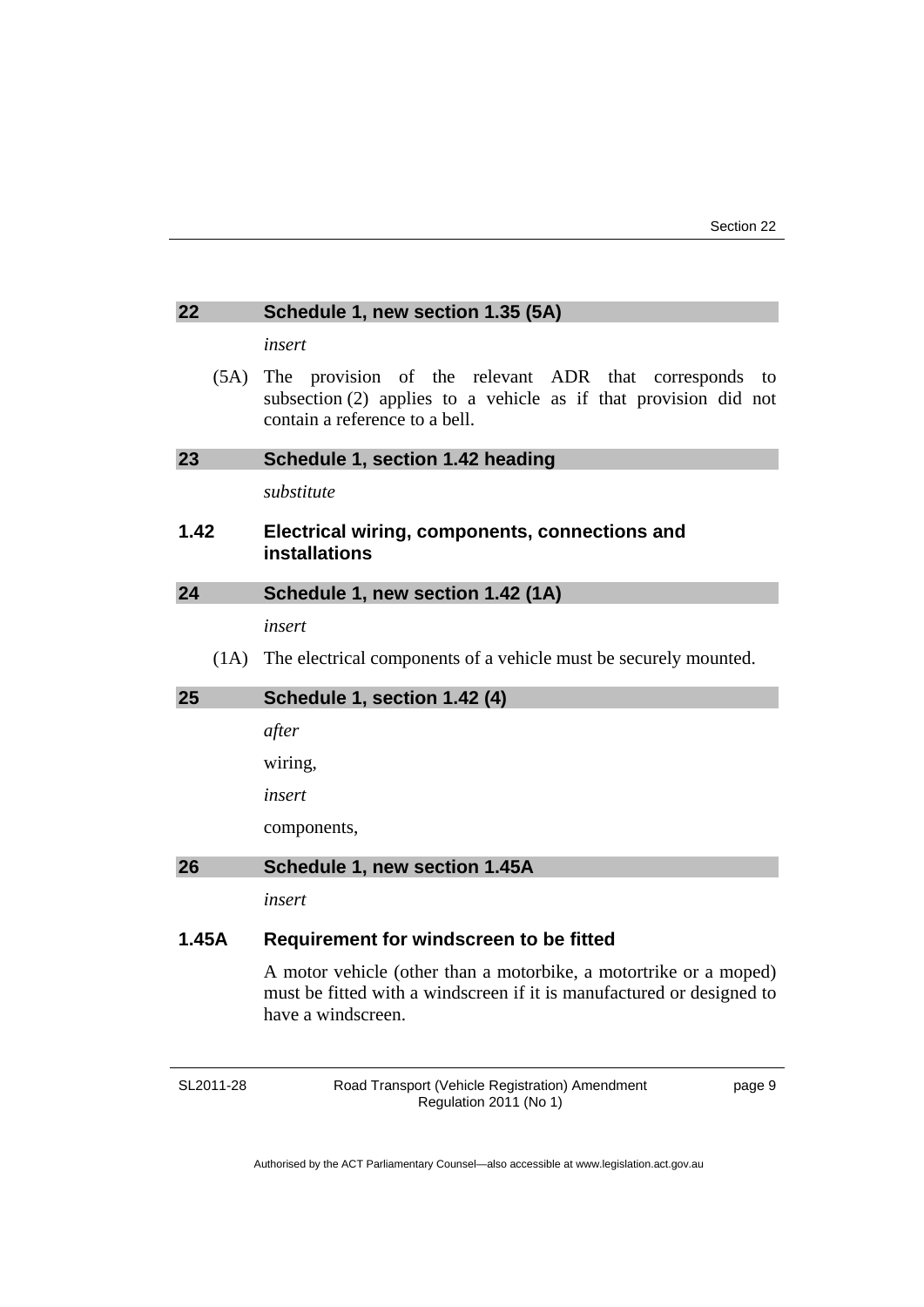### <span id="page-15-0"></span>**27 Schedule 1, section 1.46 (3), definition of** *approved material***, dot points 5 and 7**

*omit* 

*Road Vehicle Safety Glass* 

*substitute* 

*Specification for Road Vehicle Safety Glass*

#### <span id="page-15-1"></span>**28 Schedule 1, section 1.46 (3), note**

#### *omit*

Federal Office of Road Safety, Commonwealth Department of Transport and Regional Development, Canberra

*substitute* 

Commonwealth Department of Infrastructure and Transport.

#### <span id="page-15-2"></span>**29 Schedule 1, section 1.47 (1)**

*substitute* 

 (1) Glazing used in a windscreen of a motor vehicle must have a luminous transmittance of at least 70%.

<span id="page-15-3"></span>

| 30<br>Schedule 1, section 1.47 (8), new note |
|----------------------------------------------|
|----------------------------------------------|

*insert* 

*Note Glazing*—see the dictionary.

page 10 **Road Transport (Vehicle Registration) Amendment** Regulation 2011 (No 1)

SL2011-28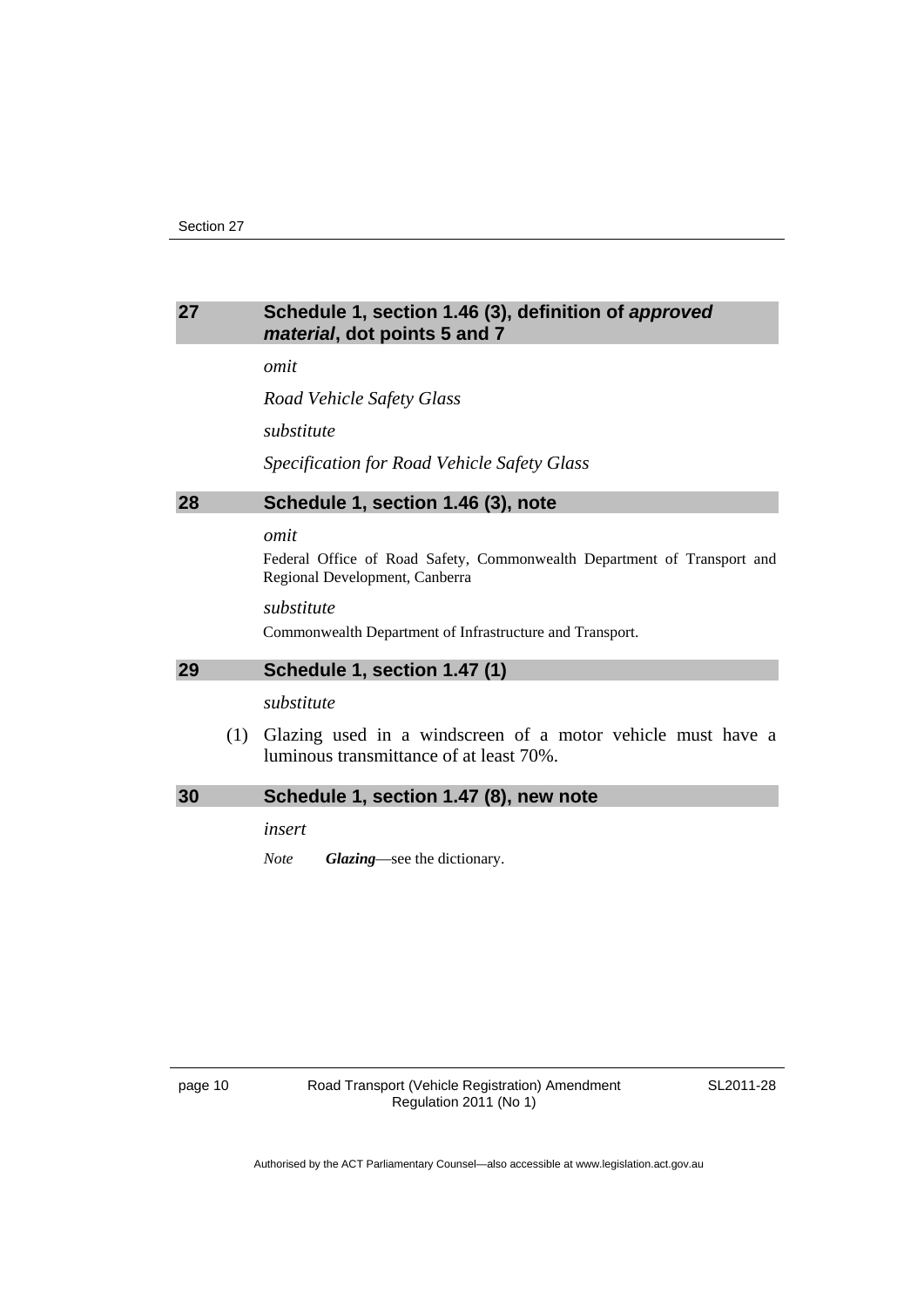#### <span id="page-16-0"></span>**31 Schedule 1, section 1.60A**

*substitute* 

### **1.60A Public passenger vehicle must have fire-extinguisher**

A public passenger vehicle (other than a motorbike) must—

- (a) carry a type of fire-extinguisher that satisfies the minimum rating and classification requirements of extinguishers mentioned in AS 2444-2001 *Portable fire extinguishers and fire blankets—Selection and location* specified for the type of vehicle (a *required fire extinguisher*); and
	- *Note* AS/NZS 1850:2009 *Portable fire extinguishers—Classification rating and performance testing* contains information about the meaning of minimum ratings and classification requirements used for fire extinguishers.
- (b) carry at least as many required fire extinguishers as the minimum number of extinguishers mentioned in AS 2444-2001 *Portable fire extinguishers and fire blankets— Selection and location* for the type of vehicle; and
- (c) if the AS 2444-2001 *Portable fire extinguishers and fire blankets—Selection and location* mentions suitable areas for mounting an extinguisher in a vehicle—locate each required fire extinguisher in a way that complies with the standard.
- *Note 1* A public passenger vehicle is a public bus, taxi, hire car or demand responsive service vehicle.
- *Note 2* AS 2444-2001 does not need to be notified under the Legislation Act because s 47 (5) does not apply (see Legislation Act, s 47 (7)). The standard may be purchased at www.standards.org.au.

SL2011-28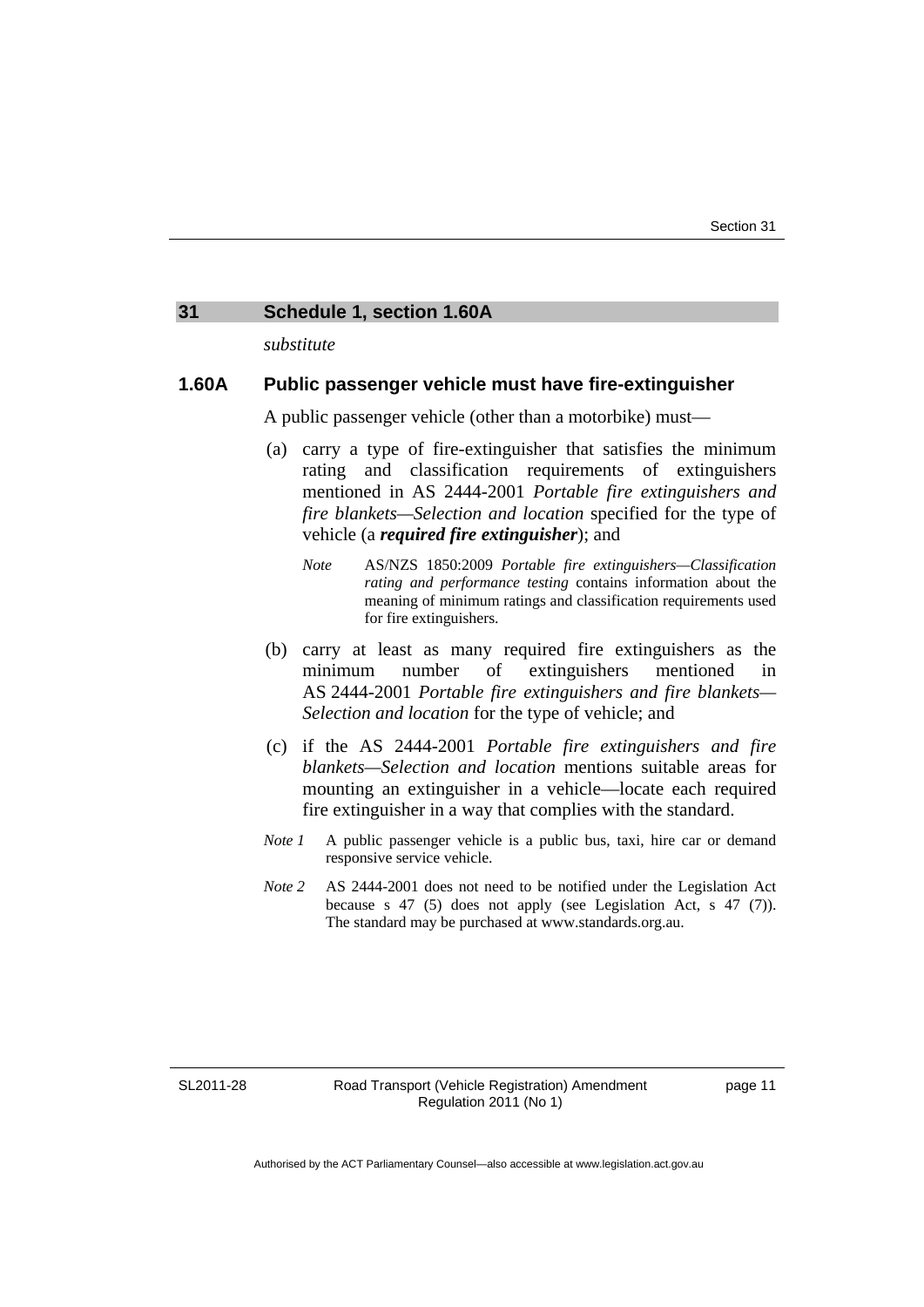### **1.60B Fire extinguisher must be in proper working order**

A fire extinguisher carried in a public passenger vehicle must be maintained to a standard that meets a performance test, mentioned in AS/NZS 1850:2009 *Portable fire extinguishers—Classification rating and performance testing*, for the class of extinguisher.

### <span id="page-17-0"></span>**32 Schedule 1, new section 1.75 (4) and (5)**

*insert* 

- (4) However, a B-double may be up to 26m long if––
	- (a) the distance between the point of articulation at the front of the leading semi-trailer and the rear of the combination does not exceed 20.6m; and
	- (b) the prime mover of the combination is fitted with a front underrun protective device that complies with the UN ECE Agreement, regulation 93; and
	- (c) for a prime mover that has a date of manufacture after 31 December 2005––the prime mover is fitted with a cab that complies with the UN ECE Agreement, regulation 29; and
	- (d) the prime mover does not have a load-carrying area.

*Note* AS/NZS 1850:2009 does not need to be notified under the Legislation Act because s 47 (5) does not apply (see Legislation Act, s 47 (7)). The standard may be purchased at www.standards.org.au.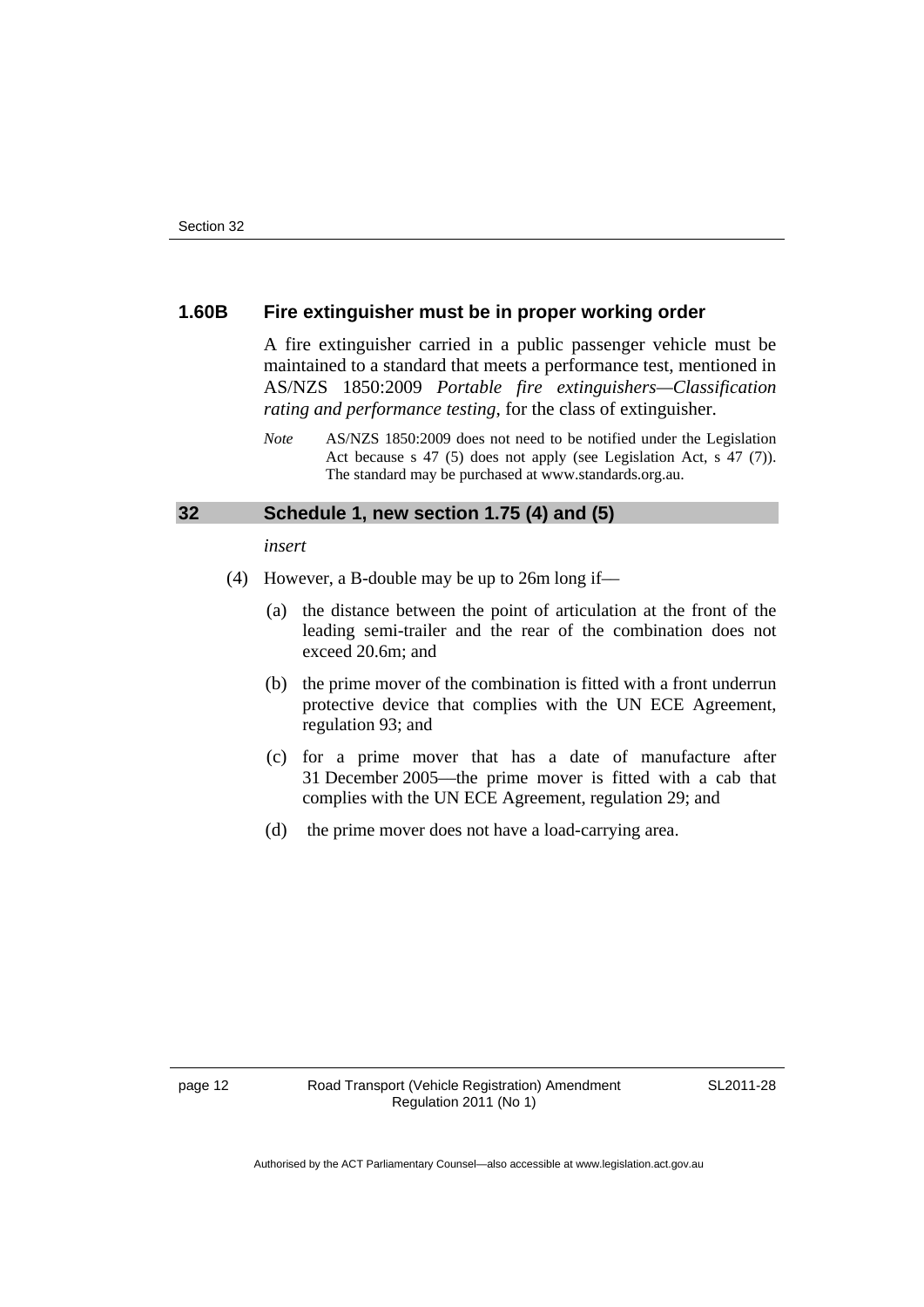(5) In this section:

*UN ECE Agreement* means the *Agreement concerning the adoption of uniform technical prescriptions for wheeled vehicles, equipment and parts which can be fitted and/or be used on wheeled vehicles and the conditions for reciprocal recognition of approvals granted on the basis of these prescriptions* done at Geneva on 20 March 1958, as amended and in effect on 13 July 1999.

*Note* The UN ECE Agreement does not need to be notified under the Legislation Act because s 47 (5) does not apply (see Legislation Act, s 47 (7)). The agreement is accessible at www.unece.org.

#### <span id="page-18-0"></span>**33 Schedule 1, section 1.124 (2)**

#### *substitute*

 (2) A vehicle may be fitted with a light or reflector not mentioned in this schedule only if another law of this jurisdiction allows that light or reflector to be fitted.

### <span id="page-18-1"></span>**34 Schedule 1, section 1.124 (3)**

*omit* 

display

*substitute* 

be fitted with

### <span id="page-18-2"></span>**35 Schedule 1, section 1.126 (1), definition of** *rear marking plate*

### *omit*

complying with section 13.6.101 of 3rd edition ADR 13

#### *substitute*

complying with Vehicle Standards Bulletin VSB 12 as in force from time to time

SL2011-28

Road Transport (Vehicle Registration) Amendment Regulation 2011 (No 1)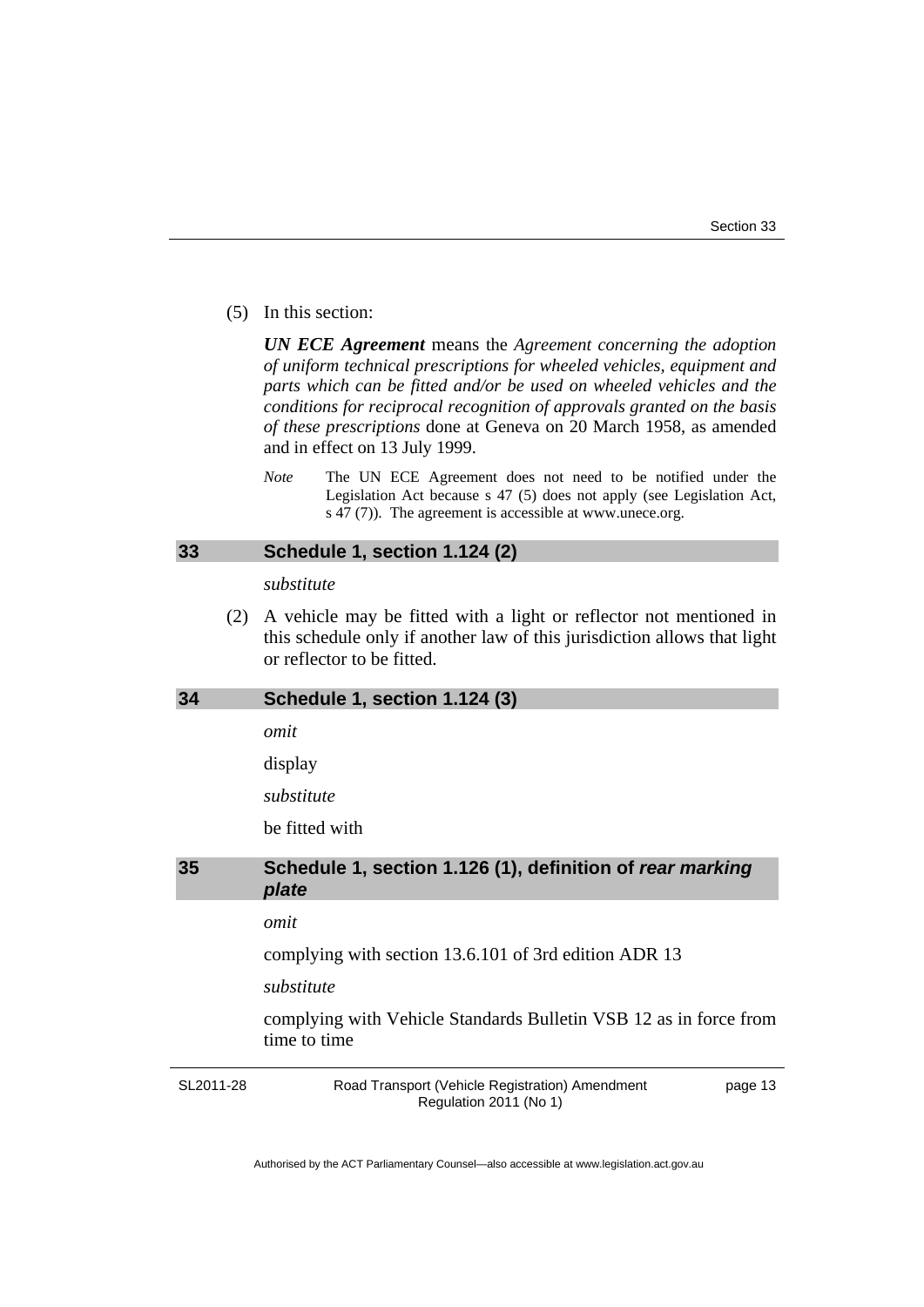### <span id="page-19-0"></span>**36 Schedule 1, section 1.126 (1), definition of** *rear marking plate,* **new note**

#### *insert*

*Note* Vehicle Standard Bulletin VSB 12 (Rear marking plates) does not need to be notified under the Legislation Act because s 47 (6) does not apply (see Legislation Act, s 47 (7)). The bulletin is accessible at www.infrastructure.gov.au.

#### <span id="page-19-1"></span>**37 Schedule 1, section 1.126 (3)**

#### *omit*

before the date stated in the ADR

*substitute* 

before the date stated in the VSB

### <span id="page-19-2"></span>**38 Schedule 1, section 1.136 (8)**

### *substitute*

- (8) The parking brake of a vehicle or combination must be able to hold the vehicle or combination stationary on a 12% gradient—
	- (a) when the vehicle or combination is on a dry, smooth road surface, free from loose material; and
	- (b) whether or not the vehicle or combination is loaded.

#### <span id="page-19-3"></span>**39 Schedule 1, division 1.10.1 heading**

*substitute* 

## **Division 1.10.1 Crankcase gases and exhaust emissions**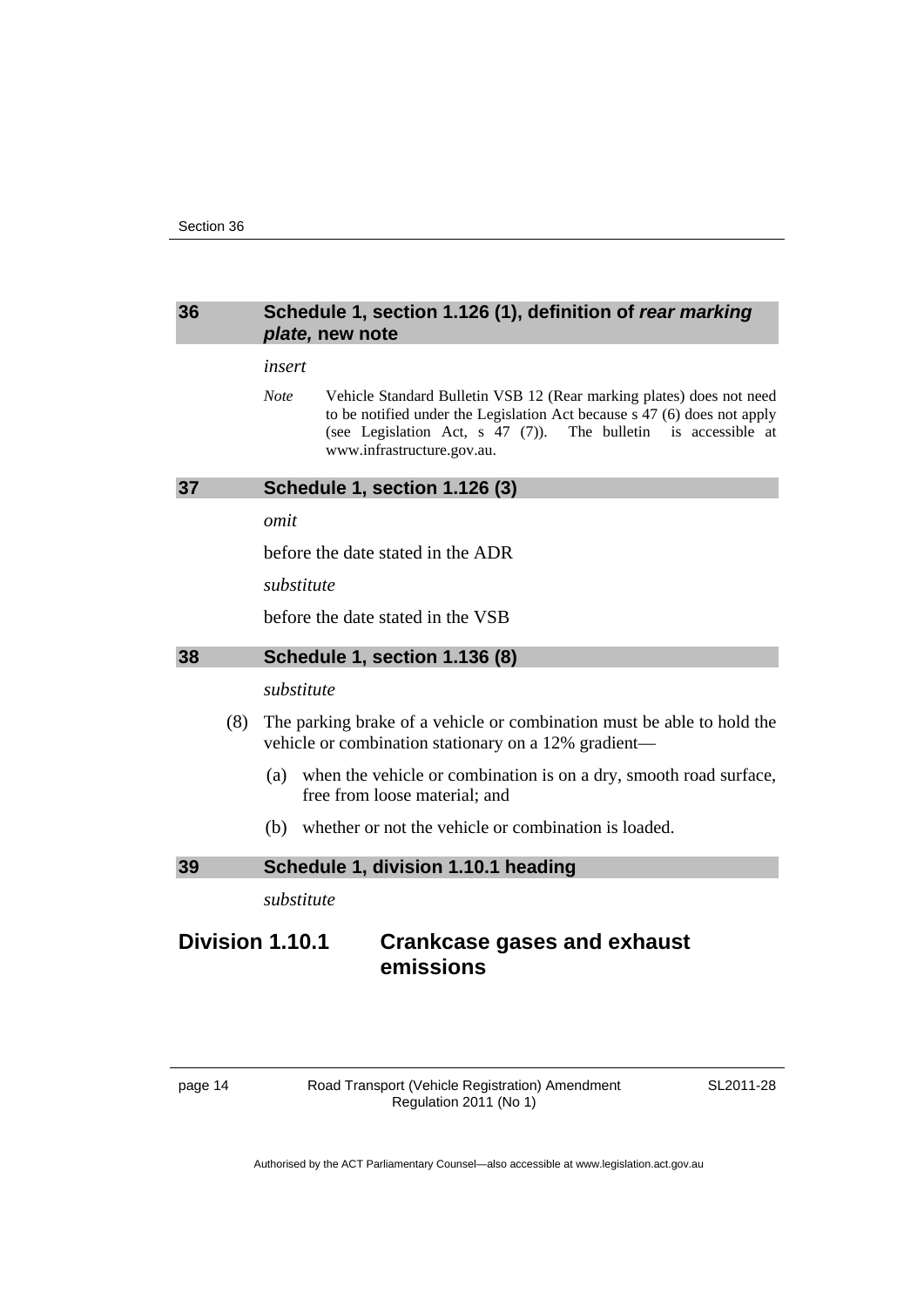<span id="page-20-2"></span><span id="page-20-1"></span><span id="page-20-0"></span>

| 40        | Schedule 1, section 1.154 heading                                                                                                                                                                                                                                                              |  |
|-----------|------------------------------------------------------------------------------------------------------------------------------------------------------------------------------------------------------------------------------------------------------------------------------------------------|--|
|           | substitute                                                                                                                                                                                                                                                                                     |  |
| 1.154     | Crankcase gases-certain petrol-powered vehicles                                                                                                                                                                                                                                                |  |
| 41        | Schedule 1, section 1.155 heading                                                                                                                                                                                                                                                              |  |
|           | substitute                                                                                                                                                                                                                                                                                     |  |
| 1.155     | Visible exhaust emissions--vehicles with internal<br>combustion engines                                                                                                                                                                                                                        |  |
| 42        | Schedule 1, new section 1.155A                                                                                                                                                                                                                                                                 |  |
|           | in division 1.10.1, insert                                                                                                                                                                                                                                                                     |  |
| 1.155A    | <b>Exhaust emissions--diesel-powered vehicles</b>                                                                                                                                                                                                                                              |  |
| (1)       | This section applies to registered vehicles—                                                                                                                                                                                                                                                   |  |
|           | (a) powered by diesel engines; and                                                                                                                                                                                                                                                             |  |
|           | meeting the criteria for an M-category or N-category vehicle<br>(b)<br>under the ADRs.                                                                                                                                                                                                         |  |
| (2)       | When a vehicle is subjected to a DT80 test-                                                                                                                                                                                                                                                    |  |
|           | the vehicle must not emit oxides of nitrogen $(NO_x)$ at a rate<br>(a)<br>(measured in grams of $NOx$ emitted per kilometre travelled per<br>tonne of the vehicle's test mass) greater than that specified for<br>the vehicle according to its GVM rating and age in<br>table $1.155A.1$ ; and |  |
|           | the vehicle must not emit particles at a rate (measured in grams<br>(b)<br>of particles emitted per kilometre travelled per tonne of the<br>vehicle's test mass) greater than that specified for the vehicle<br>according to its GVM rating and age in table 1.155A.2; and                     |  |
|           | the opacity of the exhaust gas emitted by the vehicle must not<br>(c)<br>be greater than 25% (averaged over the DT 80 test).                                                                                                                                                                   |  |
| SL2011-28 | Road Transport (Vehicle Registration) Amendment<br>page 15                                                                                                                                                                                                                                     |  |

Authorised by the ACT Parliamentary Counsel—also accessible at www.legislation.act.gov.au

Road Transport (Vehicle Registration) Amendment Regulation 2011 (No 1)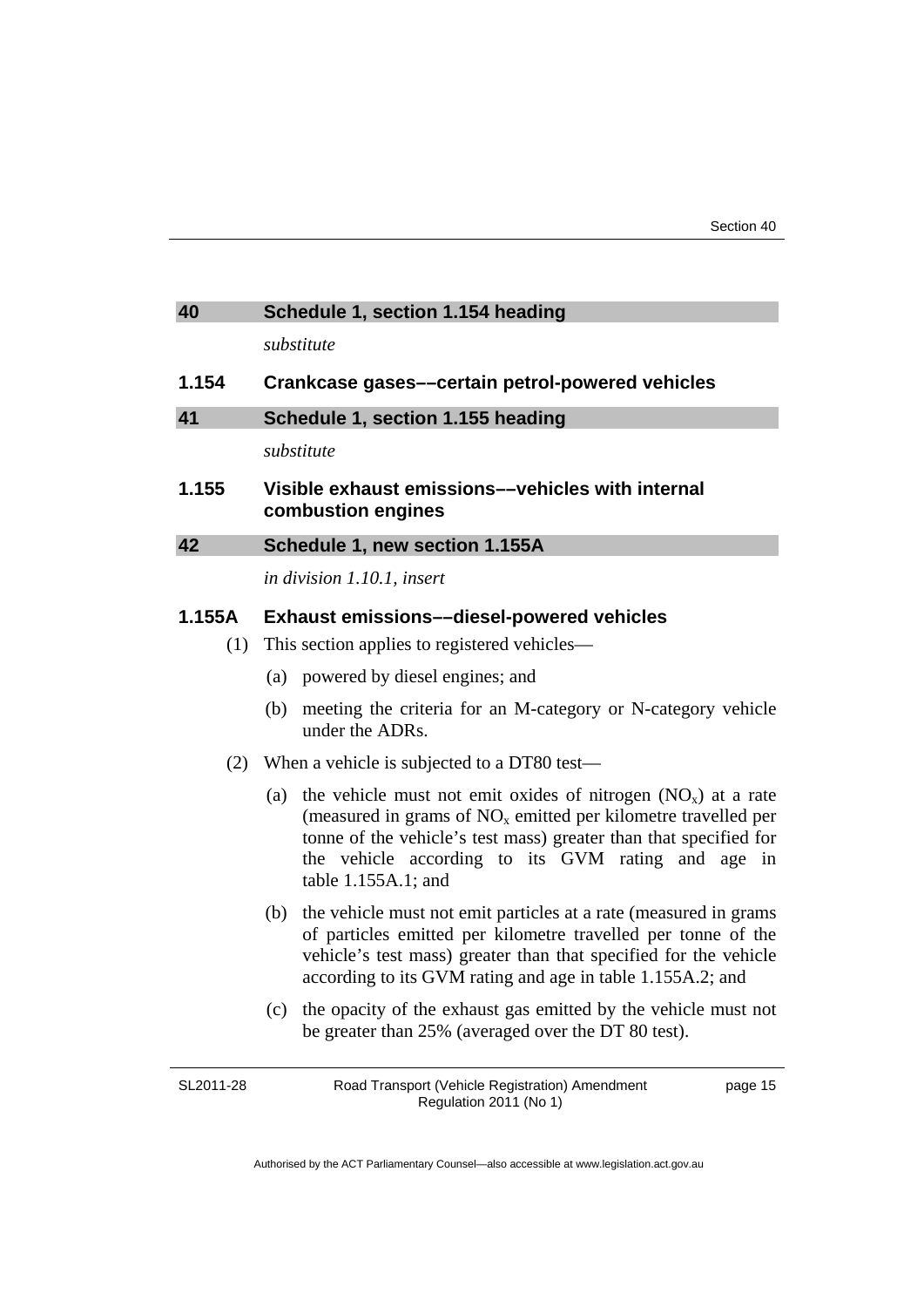#### Section 42

#### **Table 1.155A.1**

| column 1       | column 2                              | Rate of NOx emissions (g/km/t)                                        |                                                                    |
|----------------|---------------------------------------|-----------------------------------------------------------------------|--------------------------------------------------------------------|
| item           | vehicle's GVM rating (t)              | column 3<br>vehicle<br>manufactured in<br>December 1995 or<br>earlier | column 4<br>vehicle<br>manufactured in<br>January 1996 or<br>later |
|                | not greater than 3.5                  | 1.5                                                                   | 1.5                                                                |
| $\mathfrak{D}$ | more than 3.5 but not greater than 12 | 2.0                                                                   | 2.0                                                                |
| 3              | more than 12 but not greater than 25  | 2.0                                                                   | 1.5                                                                |
| 4              | more than 25                          | 1.5                                                                   | 1.2                                                                |

#### **Table 1.155A.2**

| column 1       | column 2                              | Rate of particle emission (g/km/t)                                    |                                                                    |
|----------------|---------------------------------------|-----------------------------------------------------------------------|--------------------------------------------------------------------|
| item           | vehicle's GVM rating (t)              | column 3<br>vehicle<br>manufactured in<br>December 1995 or<br>earlier | column 4<br>vehicle<br>manufactured in<br>January 1996 or<br>later |
|                | not greater than 3.5                  | 0.23                                                                  | 0.23                                                               |
| $\mathfrak{D}$ | more than 3.5 but not greater than 12 | 0.23                                                                  | 0.15                                                               |
| 3              | more than 12 but not greater than 25  | 0.08                                                                  | 0.05                                                               |
| 4              | more than 25                          | 0.07                                                                  | 0.03                                                               |

 (3) For subsection (2), a vehicle is taken to have been manufactured in the month shown on its compliance plate (that is, the plate, of the kind referred to in the *Motor Vehicle Standards Act 1989* (Cwlth), section 10A, affixed or taken to be affixed to the vehicle) as its month of manufacture.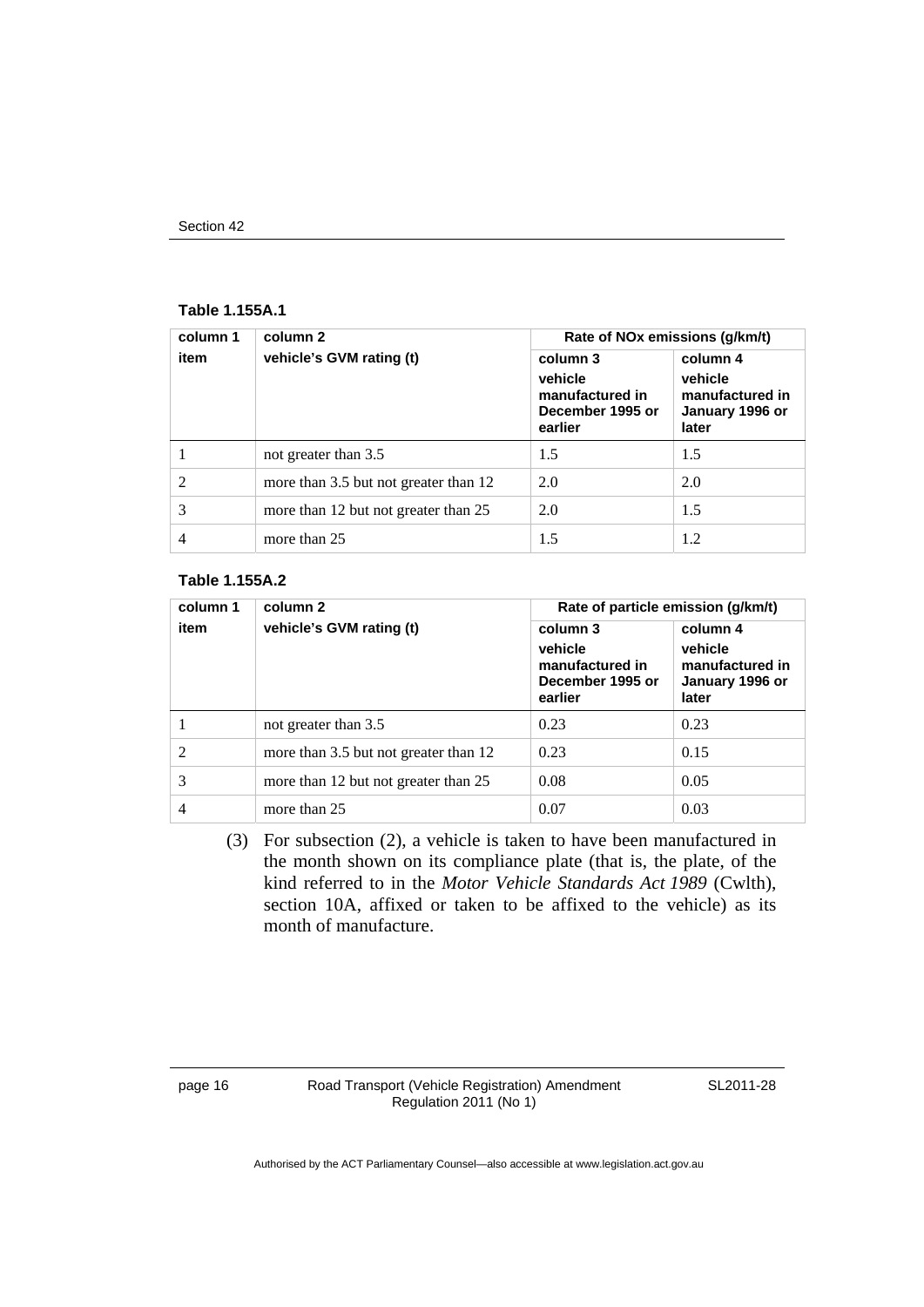(4) In this section––

*DT80 test* means a test carried out—

- (a) in accordance with the procedure set out in part 1.15; and
- (b) at a test facility that is recognised, or meets the requirements for recognition, by the Australian Taxation Office for the purposes of the fuel tax credit system under the *Fuel Tax Act 2006* (Cwlth).
- *Note* A test facility that is registered by the Commonwealth Department of Infrastructure and Transport as a DT80 test facility will be recognised by the Tax Office for the purposes of the fuel tax credit.

*vehicle test mass* for a vehicle means––

- (a) if the vehicle is a prime mover––half the sum of its tare mass and its GCM; or
- (b) in any other case––half the sum of its tare mass and its GVM.
- *Note* The *vehicle test mass* is the load applied to the dynamometer, while the vehicle is under test, to simulate half-payload operation.

#### <span id="page-22-0"></span>**43 Schedule 1, section 1.156 (1)**

*omit* 

with a GVM over 4.5t

SL2011-28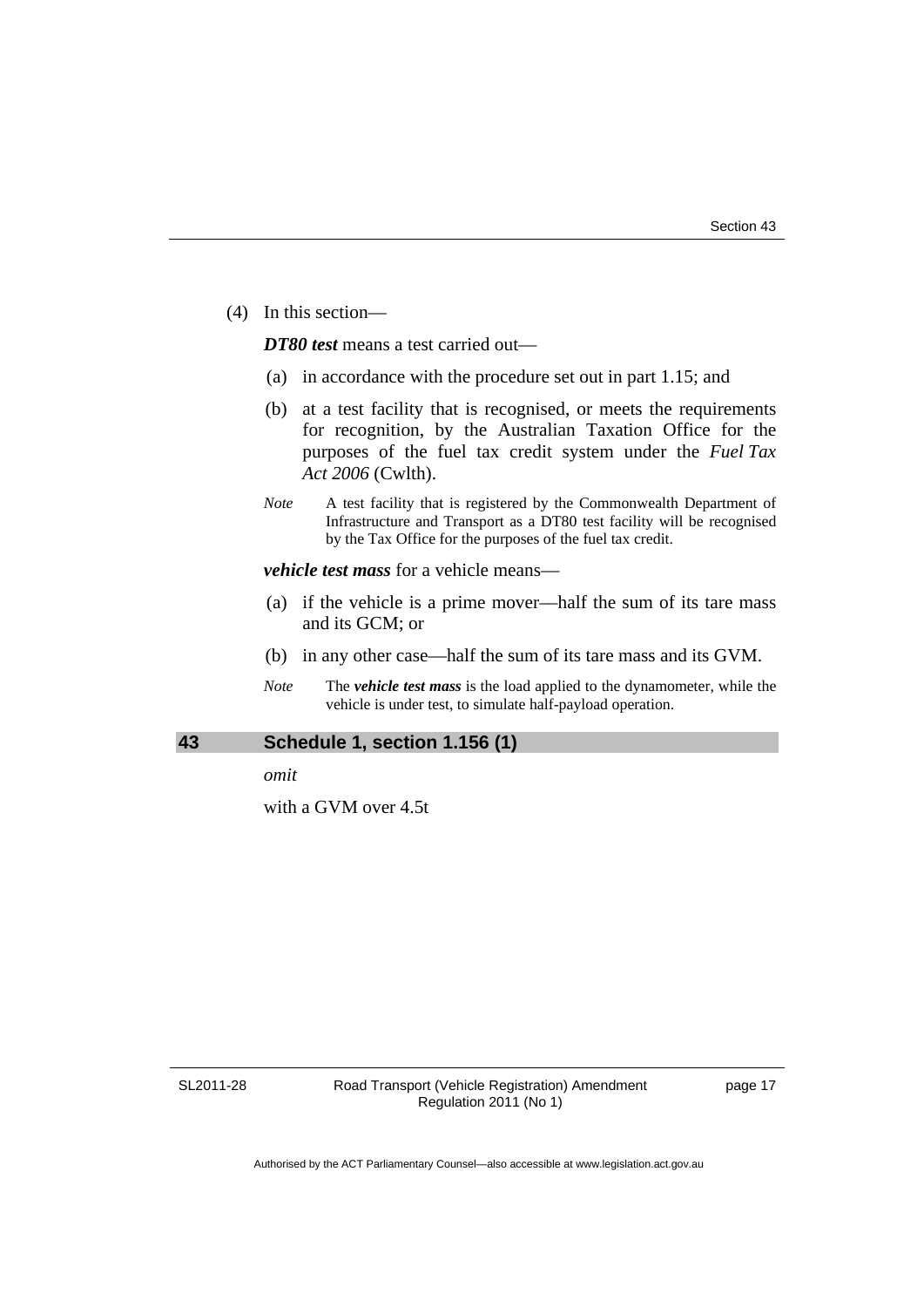#### <span id="page-23-0"></span>**44 Schedule 1, division 1.10.3, new subdivision 1.10.3.1**

*before section 1.157, insert* 

### **Subdivision 1.10.3.1 General**

### **1.156A Measurement of stationary noise levels**

- (1) For this division, the stationary noise level of a motor vehicle is to be measured in accordance with the procedure set out for the kind of vehicle in the National Stationary Exhaust Noise Test Procedures for In-Service Motor Vehicles––September 2006 (ISBN:1 921168 50 1) published by the Commission.
	- *Note* The National Stationary Exhaust Noise Test Procedures for In-Service Motor Vehicles––September 2006 does not need to be notified under the Legislation Act because s 47 (5) does not apply (see Legislation Act, s 47 (7)). The procedure is accessible at www.ntc.gov.au.
- (2) In this section:

*Commission* means the National Transport Commission established by the *National Transport Commission Act 2003* (Cwlth).

### **1.156B Meaning of** *certified to ADR 83/00***—div 1.10.3**

For this division, a vehicle is *certified to ADR 83/00* if approval has been given, under the *Motor Vehicle Standards Act 1989* (Cwlth), section 10A, to place identification plates showing compliance with ADR 83/00 on vehicles of that type.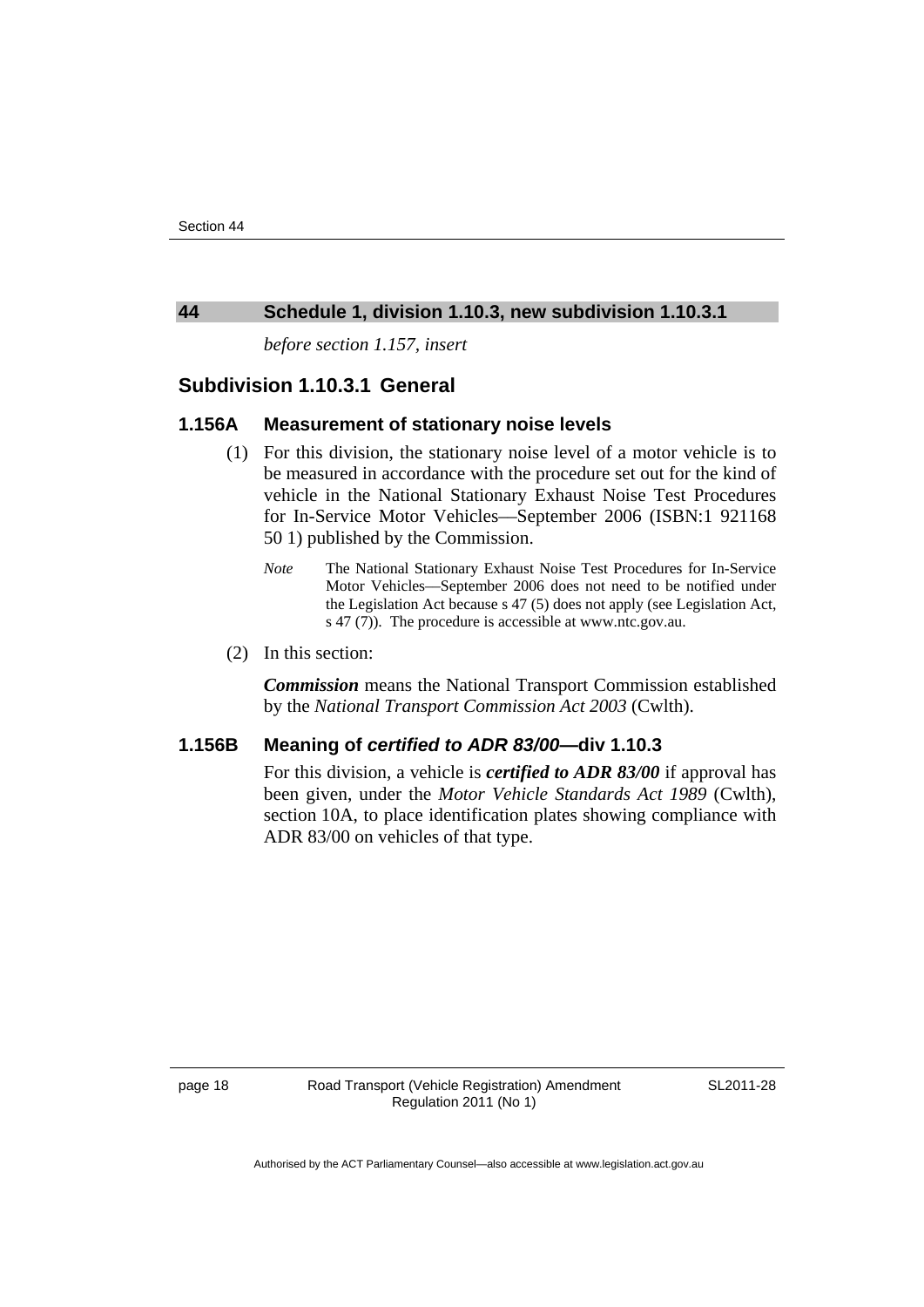### <span id="page-24-0"></span>**45 Schedule 1, division 1.10.3, new subdivision 1.10.3.2**

*after section 1.157, insert* 

### **Subdivision 1.10.3.2 Noise levels applying to vehicles not certified to ADR 83/00 or later ADR**

### **1.157A Application of rules in subdivision 1.10.3.2**

This subdivision applies to a motor vehicle that is not certified to—

- (a) ADR 83/00; or
- (b) an ADR made after ADR 83/00 that relates to limits on external noise produced by motor vehicles.

### <span id="page-24-1"></span>**46 Schedule 1, section 1.161**

*substitute* 

### **Subdivision 1.10.3.3 Noise levels applying to vehicles certified to ADR 83/00**

### **1.161 Stationary noise levels**

The stationary noise level of a motor vehicle that is certified to ADR 83/00 must not exceed, by more than 5 dB(A), the noise level that is established for the motor vehicle when it is certified.

SL2011-28

Road Transport (Vehicle Registration) Amendment Regulation 2011 (No 1)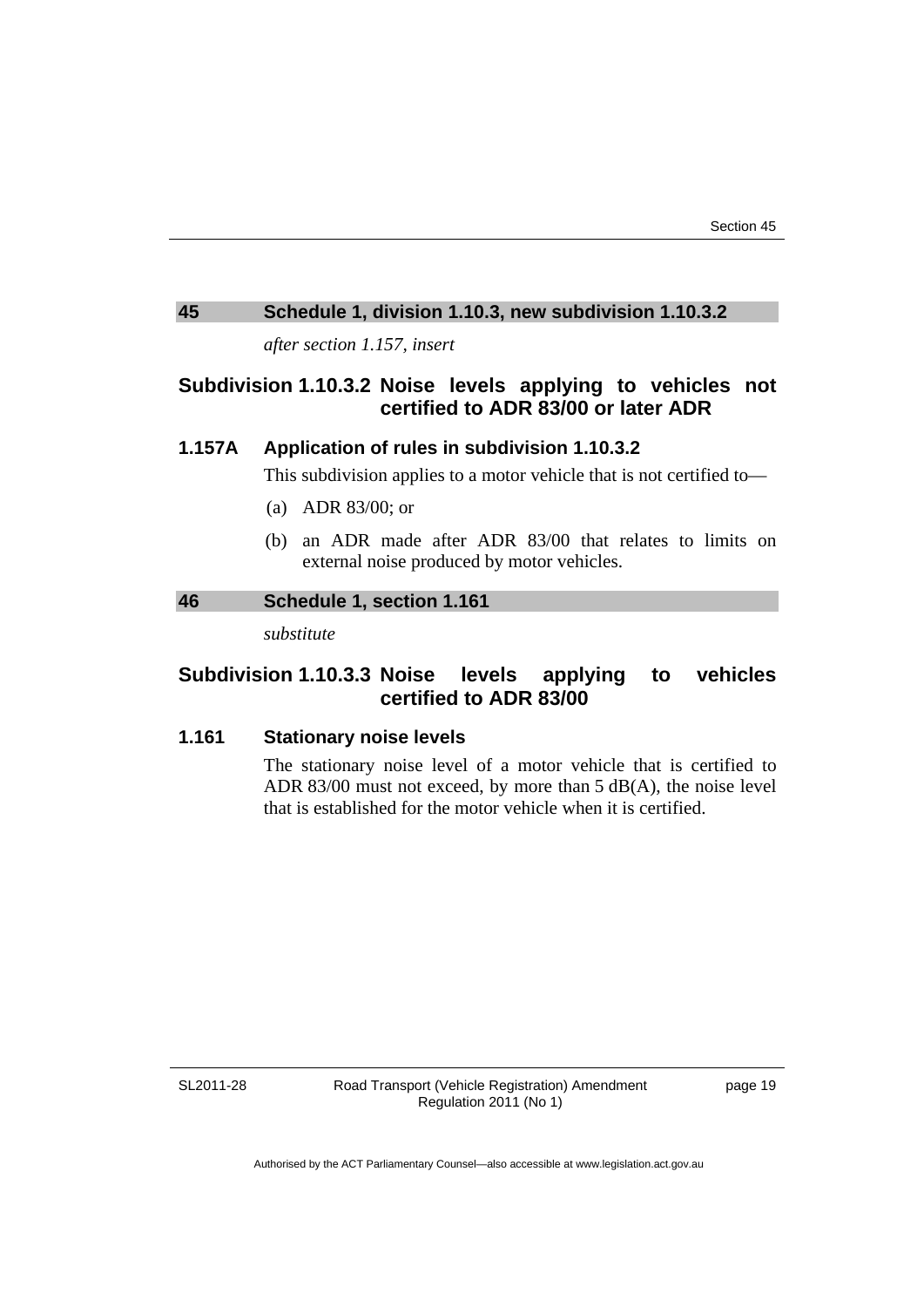#### <span id="page-25-0"></span>**47 Schedule 1, part 1.11 heading and note**

*substitute* 

# **Part 1.11 Alternative fuel systems and unleaded petrol motor vehicles**

*Note* This part sets out requirements to ensure that LPG (Liquid Petroleum Gas) and CNG (Compressed Natural Gas) fuel systems are safely installed in motor vehicles. In the case of vehicles with an LPG system installed, there is an additional requirement to ensure that they can be identified as LPG-powered vehicles. It also requires unleaded petrol motor vehicles to be fuelled with unleaded petrol.

### <span id="page-25-1"></span>**48 Schedule 1, section 1.162**

*substitute* 

### **1.162 LPG-powered vehicles**

- (1) An LPG system installed in a motor vehicle, and the vehicle, must comply with all relevant requirements set out in the version of Australian Standard AS 1425 that was current at the time the system was installed in the vehicle.
- (2) A motor vehicle that has an LPG system installed must have fixed conspicuously to its front and rear number plates the labels required by the version of Australian Standard AS 1425 that was current at the time the system was installed in the vehicle.
- (3) If a motor vehicle had an LPG system installed before Australian Standard AS 1425 was first published, the vehicle must have fixed conspicuously to its front and rear number plates a label––
	- (a) that is made of durable material; and
	- (b) that is at least 25mm wide and 25mm high; and

page 20 Road Transport (Vehicle Registration) Amendment Regulation 2011 (No 1)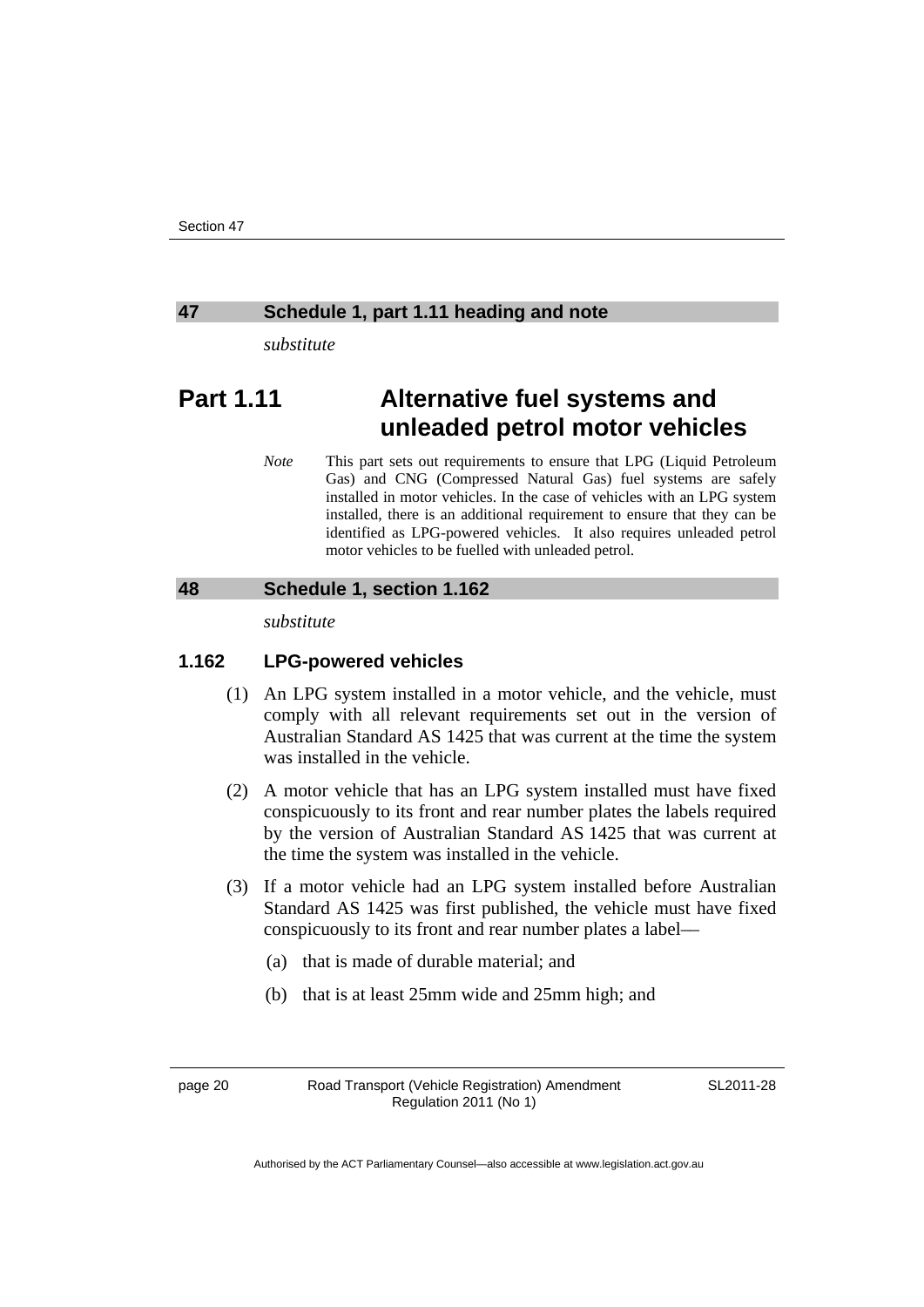- (c) that is of a reflective red that conforms with either Australian Standard AS 1743 *Road Signs* or Australian Standard AS 1906 *Retroreflective materials and devices for road traffic control purposes (Part 1: Retroreflective sheeting)*; and
- (d) that states 'LPGAS' or 'LPG', or similar words or acronyms that have the same meaning, in capital letters at least 6mm high.
- *Note* AS 1425, AS 1743 and AS 1906 do not need to be notified under the Legislation Act because s 47 (5) does not apply (see Legislation Act, s 47 (7)). The standards may be purchased at www.standards.org.au.

### **1.162A Vehicles powered by natural gas**

A natural gas system installed in a motor vehicle, and the vehicle, must comply with all relevant requirements set out in the version of Australian Standard AS 2739 that was current at the time the system was installed in the vehicle.

#### **Examples**

Forms of natural gas include CNG (Compressed Natural Gas) and LNG (Liquid Natural Gas).

- *Note 1* An example is part of the regulation, is not exhaustive and may extend, but does not limit, the meaning of the provision in which it appears (see Legislation Act, s 126 and s 132).
- *Note 2* AS 2739 does not need to be notified under the Legislation Act because s 47 (5) does not apply (see Legislation Act, s 47 (7)). The standard may be purchased at www.standards.org.au.

SL2011-28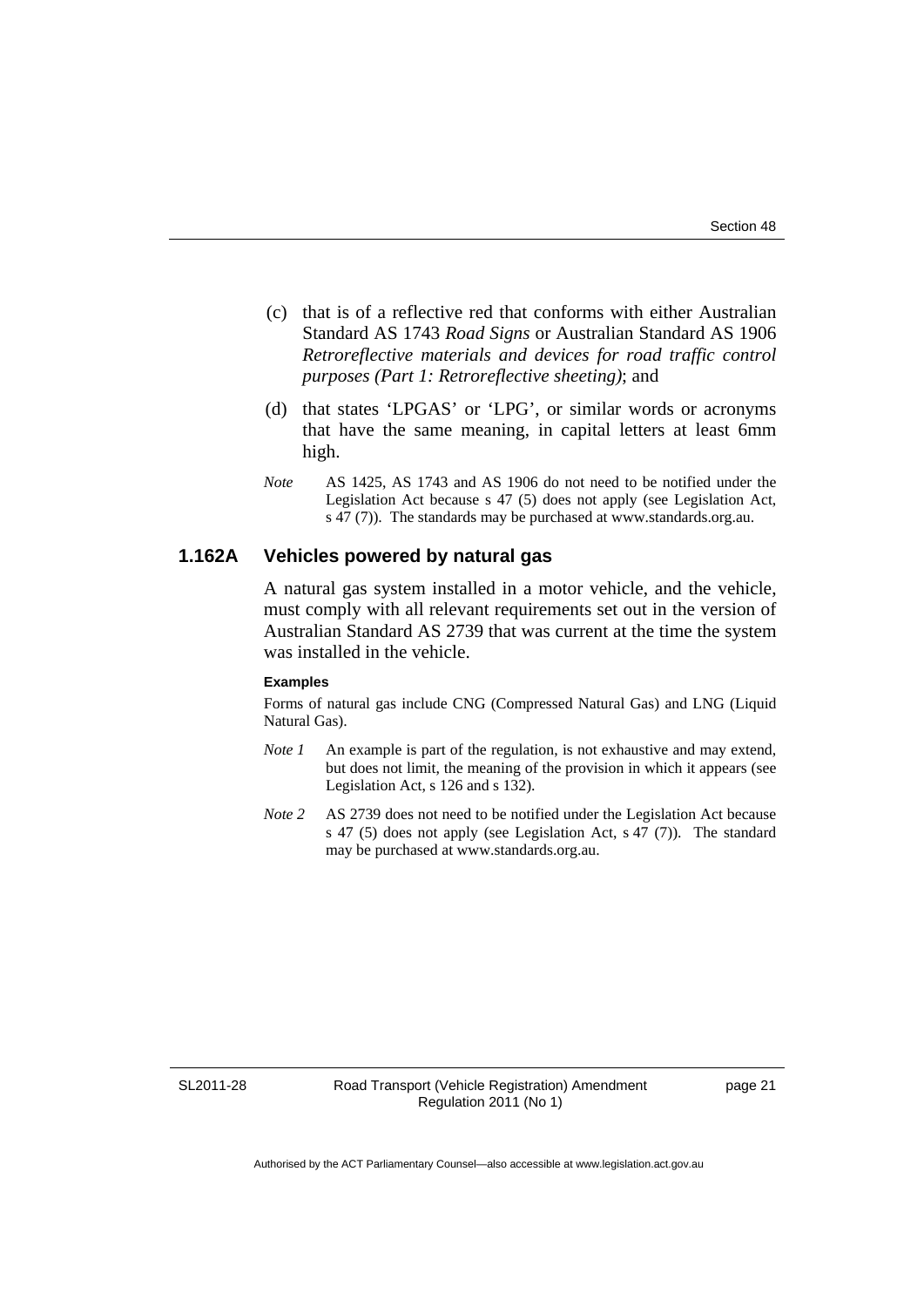#### <span id="page-27-0"></span>**49 Schedule 1, section 1.178**

*substitute* 

### **1.178 Attachment of couplings and drawbar eyes on road trains**

- (1) A drawbar-type coupling, or drawbar eye, used in a road train must be built and positioned so—
	- (a) when the road train is moving, the drawbar can move at least 15° upwards or downwards from the position it occupies when the road train is parked on level ground; and
	- (b) the pivot point of the coupling is not over 300mm forward of the rear of the trailer to which it is attached, unless another rule of this jurisdiction allows a greater distance; and
	- (c) it is at a height of at least 800mm, but not over 950mm, when the road train is unloaded and parked on level ground.
- (2) The requirements of subsection (1) (b) apply to a vehicle instead of the corresponding requirements in the relevant ADR.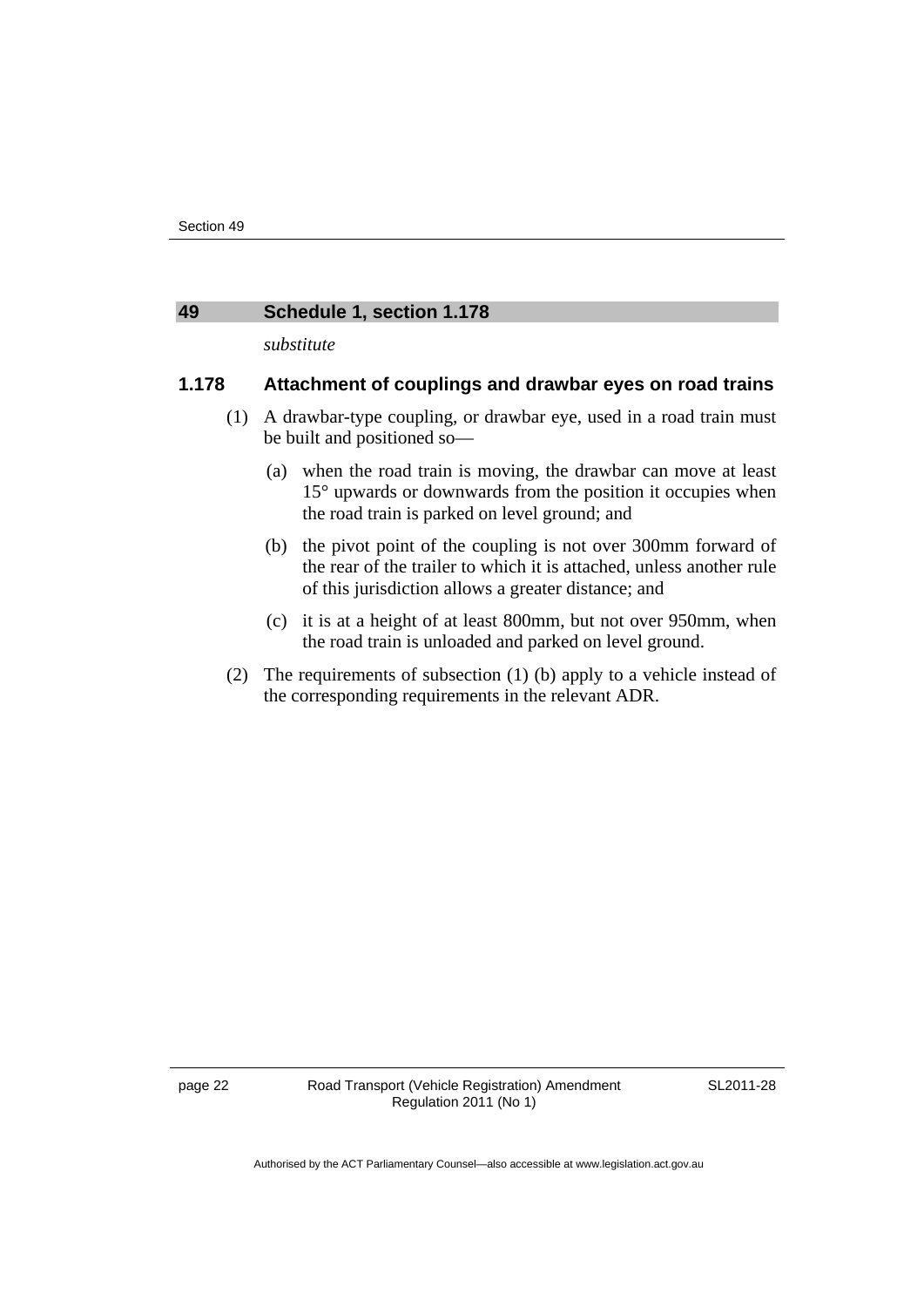### <span id="page-28-0"></span>**50 Schedule 1, new part 1.15**

*insert* 

# **Part 1.15 DT80 transient test procedure for testing of diesel-fuelled vehicle exhaust emissions**

#### DT80 test procedure

This procedure states the requirements for the testing of diesel-fuelled vehicle exhaust emissions mentioned in section 1.155A (4), definition of *DT80 test*.

### **Procedure**

- 1 Secure the vehicle on the dynamometer.
- 2 Set the dynamometer to simulate the correct load and inertia for the vehicle.
- 3 Start sampling.
- 4 Idle for 60 seconds.
- 5 Accelerate rapidly to 80km/h under simulated inertia using wide open throttle, making gear changes as required for smooth acceleration.
- 6 Decelerate by removing all pressure from the accelerator pedal, disengaging the gears and gently applying brakes to bring the vehicle to a standstill.
- 7 Idle for 10 seconds.
- 8 Accelerate rapidly to 80km/h under simulated inertia, using wide open throttle, making gear changes as required for smooth acceleration.

SL2011-28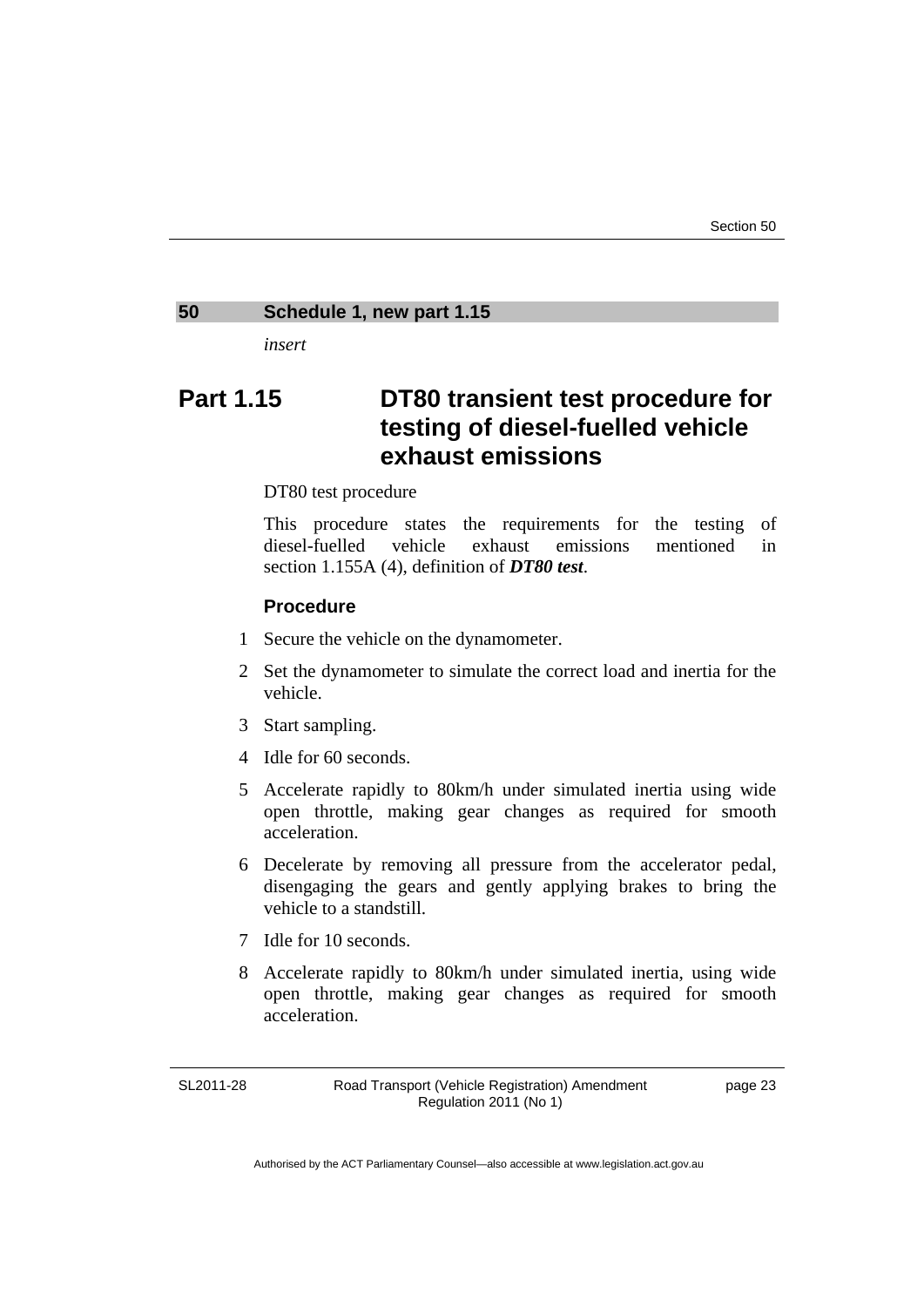- 9 Decelerate by removing all pressure from the accelerator pedal, disengaging the gears and gently applying brakes to bring the vehicle to a standstill.
- 10 Idle for 10 seconds.
- 11 Accelerate rapidly to 80km/h under simulated inertia using wide open throttle, making gear changes as required for smooth acceleration.
- 12 Maintain speed at 80km/h for 60 seconds, then stop sampling. Bring the vehicle to rest.
	- *Note Explanation of the test procedure*

This test has been designed to evaluate vehicle emissions during typical 'real-world' operating modes and conditions. There are 3 simple modes:

- 3 idle periods
- acceleration to 80km/h 3 times
- maintain speed at 80km/h.

The graph below indicates the modes of operation. The actual test will result in a graph that has more variation than the indicative graph below, because of the need to change gears when accelerating. Modes B-D and E-G and H-I have no specific time interval. All the specified time periods have an error margin of  $\pm$  1 second.

The vehicle is accelerated rapidly to 80km/h 3 times by applying wide-open throttle.

The driver selects the most appropriate gear change points for the vehicle being tested to achieve the correct speed.

The vehicle test mass for road load and inertia settings must be equal to the mass of the vehicle when operating with ½ its nominal payload (that is,  $GVM +$  tare mass)  $\div$  2).

The vehicle's rolling resistance (based on tyre and bearing losses, frontal area and drag coefficient) must also be calculated and continuously factored into the dynamometer tractive effort calculations to ensure correct loading.

Empirical algorithms, based on vehicle test mass, GVM or other known parameters, may be used to automatically calculate realistic coefficients for these variables.

page 24 Road Transport (Vehicle Registration) Amendment Regulation 2011 (No 1)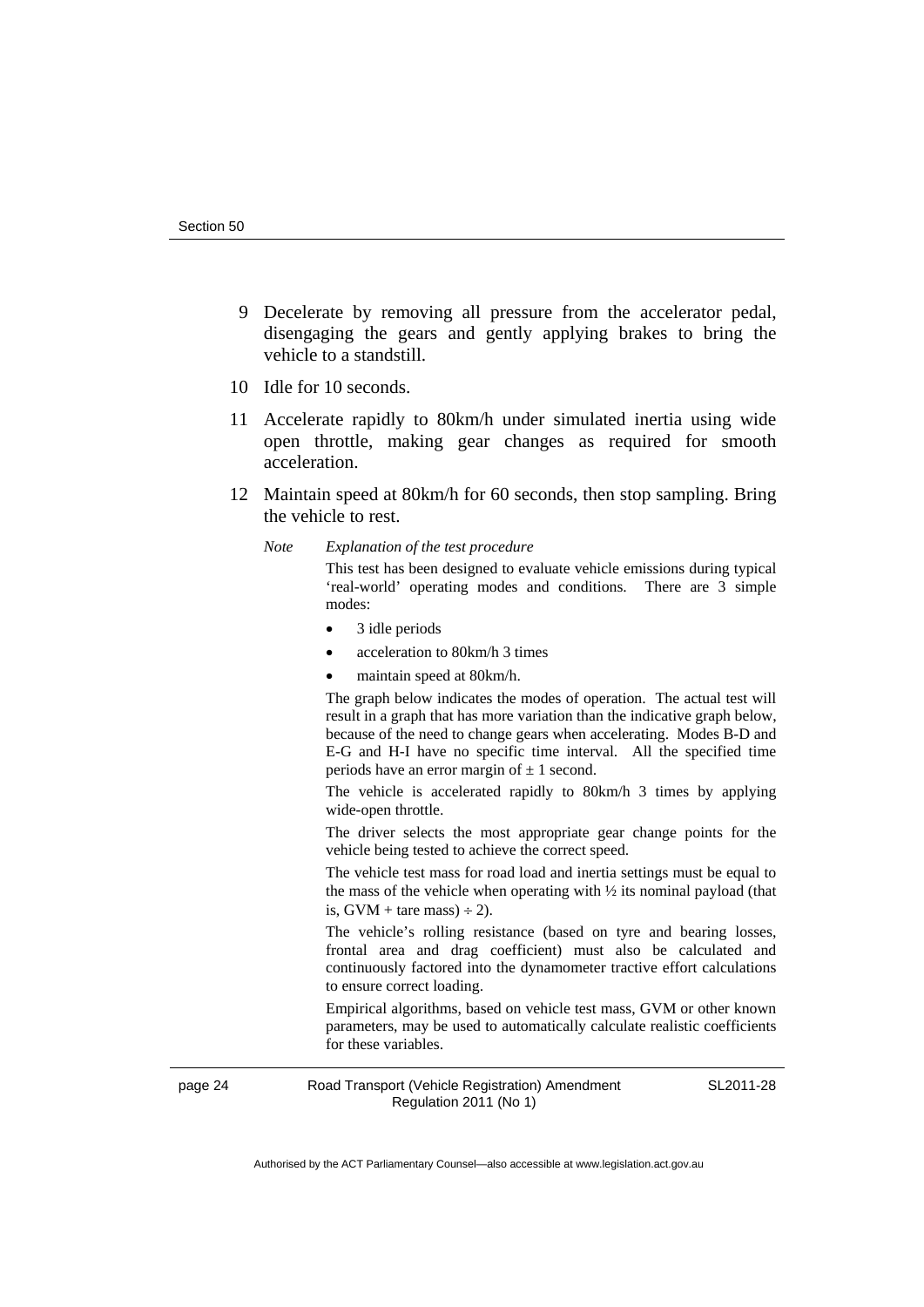

#### A simplified indicative graph produced by a test follows.

### <span id="page-30-0"></span>**51 Schedule 2, part 2.2.3, new prescribed requirement 1A**

### *before prescribed requirement 1, insert*

 1A The device must comply with at least 1 of the standards mentioned in the following table:

| column 1      | column <sub>2</sub><br>column 3                                                                                                                                                                                                                                                    |                    |
|---------------|------------------------------------------------------------------------------------------------------------------------------------------------------------------------------------------------------------------------------------------------------------------------------------|--------------------|
| item          | standard                                                                                                                                                                                                                                                                           | category           |
|               | International Electrotechnical Commission Publication IEC<br>61672-1 Ed. 1.0 (Multilingual 2002):                                                                                                                                                                                  | Class $1/C$ lass 2 |
|               | Electroacoustics – Sound level meters – Part 1: Specifications                                                                                                                                                                                                                     |                    |
| $\mathcal{L}$ | Australian Standard AS IEC 61672.1 - 2004:                                                                                                                                                                                                                                         | Class 1/Class 2    |
|               | Electroacoustics - Sound level meters – Specifications                                                                                                                                                                                                                             |                    |
| 3             | Australian Standard AS 1259.1–1990: Accoustics – Sound<br>level meters Part 1 Non-integrating                                                                                                                                                                                      | Type 1/Type 2      |
|               | <b>Note</b><br>AS 1259.1–1990, IEC 61672-1 and AS IEC 61672.1 – 2004 do not need<br>to be notified under the Legislation Act because s 47 (5) does not apply<br>(see Legislation Act, $s$ 47 (7)). The standards and IEC publications may<br>be purchased at www.standards.org.au. |                    |

| SL2011-28 | Road Transport (Vehicle Registration) Amendment | page 25 |
|-----------|-------------------------------------------------|---------|
|           | Regulation 2011 (No 1)                          |         |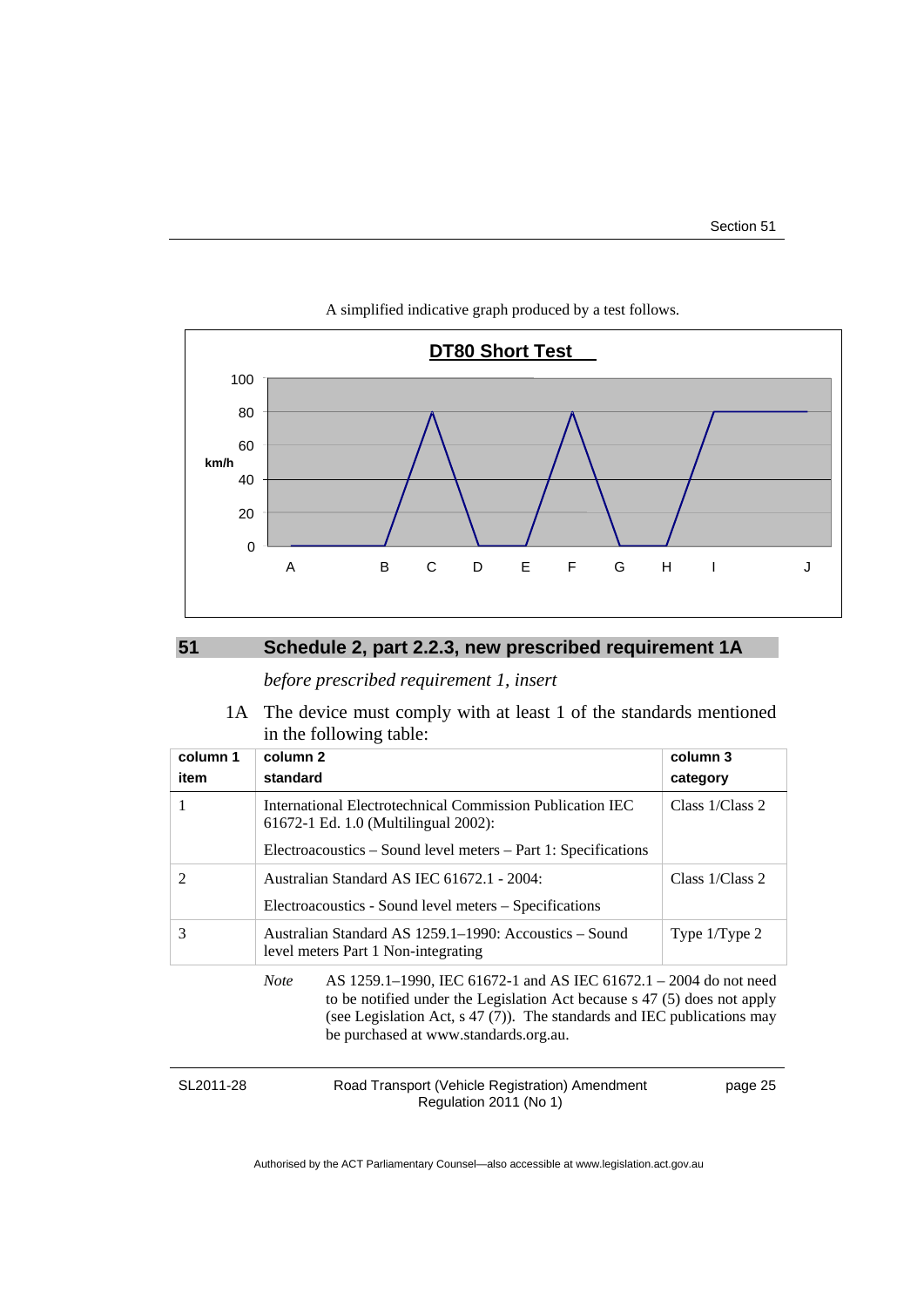<span id="page-31-0"></span>

#### **52 Dictionary, note 3**

*insert* 

- gross combination mass (or GCM)
- gross vehicle mass (or GVM)
- registered

#### <span id="page-31-1"></span>**53 Dictionary, new definition of** *certified to ADR 83/00*

#### *insert*

*certified to ADR 83/00*, for schedule 1, division 1.10.3 (Noise emissions)––see schedule 1, section 1.156B.

### <span id="page-31-2"></span>**54 Dictionary, definition of** *glazing*

#### *substitute*

*glazing* means material fitted to the front, sides, rear or interior of a vehicle, through which the driver can see the road, but does not include a coating added after manufacture of the material.

### <span id="page-31-3"></span>**55 Dictionary, new definition of** *VSB*

*insert* 

*VSB* means Vehicle Standards Bulletin.

*Note* The Vehicle Standards Bulletins provide information on the design, manufacture, sale, modification, maintenance, import and repair of road vehicles. The term 'road vehicles' includes both motor vehicles and trailers. The bulletins do not need to be notified under the Legislation Act because s 47 (5) or (6) does not apply (see Legislation Act, s 47 (7)). The bulletins are accessible at www.infrastructure.gov.au.

page 26 Road Transport (Vehicle Registration) Amendment Regulation 2011 (No 1)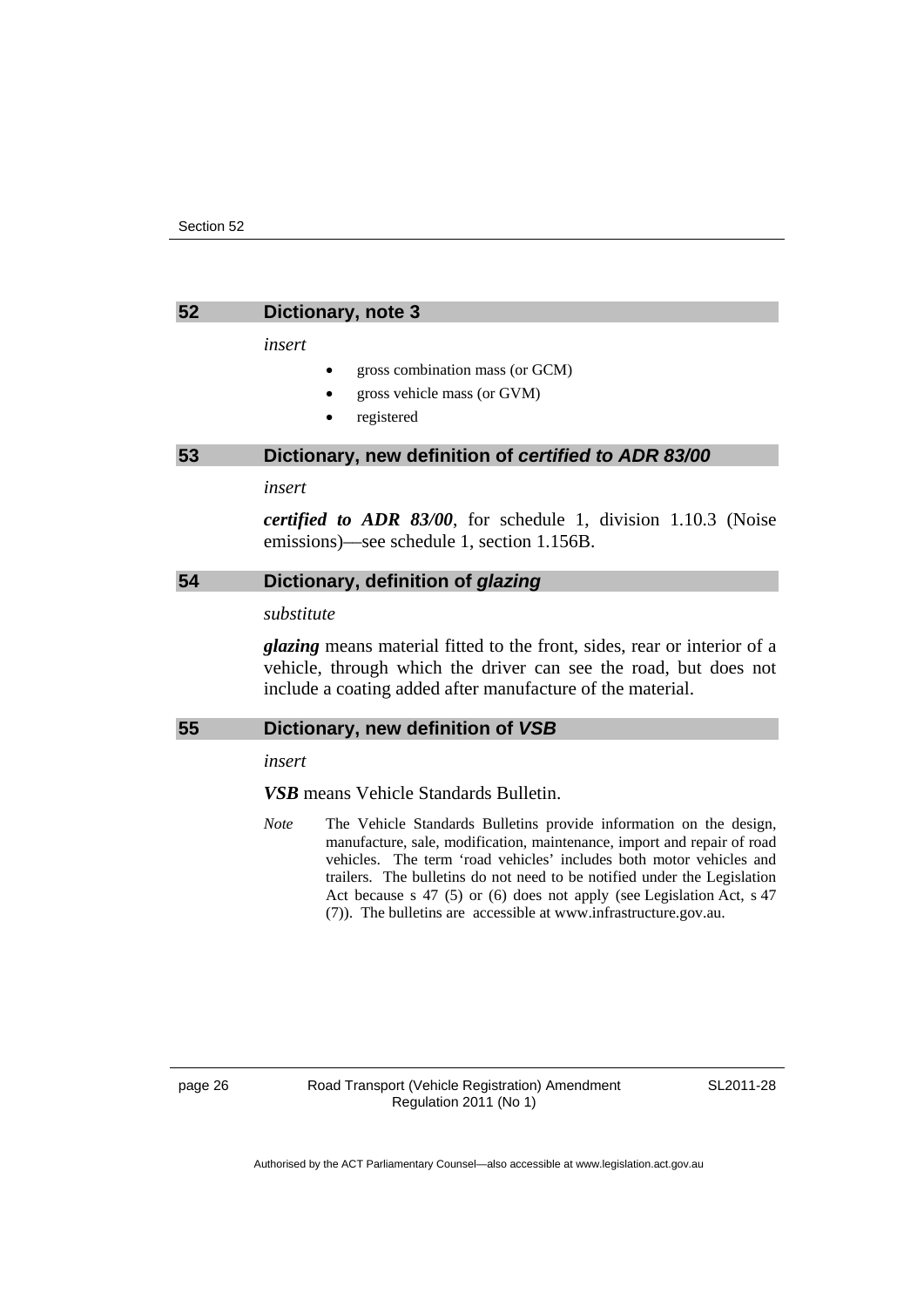# <span id="page-32-0"></span>**Schedule 1 Consequential amendments**

(see s 3)

# <span id="page-32-1"></span>**Part 1.1 Road Transport (General) Regulation 2000**

| [1.1] |         | Schedule 1, part 1.11, new item 8A                                                                                               |
|-------|---------|----------------------------------------------------------------------------------------------------------------------------------|
|       | insert  |                                                                                                                                  |
| 8Α    | 32AA(1) | road transport authority—refuse to approve<br>application for registration of registrable vehicle<br>as public passenger vehicle |

# <span id="page-32-2"></span>**Part 1.2 Road Transport (Mass, Dimensions and Loading) Regulation 2010**

| $[1.2]$ | Section 54 (3), definition of 3rd edition ADR, note |
|---------|-----------------------------------------------------|
|         | <i>before</i>                                       |
|         | Commonwealth                                        |
|         | insert                                              |
|         | then                                                |
|         |                                                     |

SL2011-28

Road Transport (Vehicle Registration) Amendment Regulation 2011 (No 1)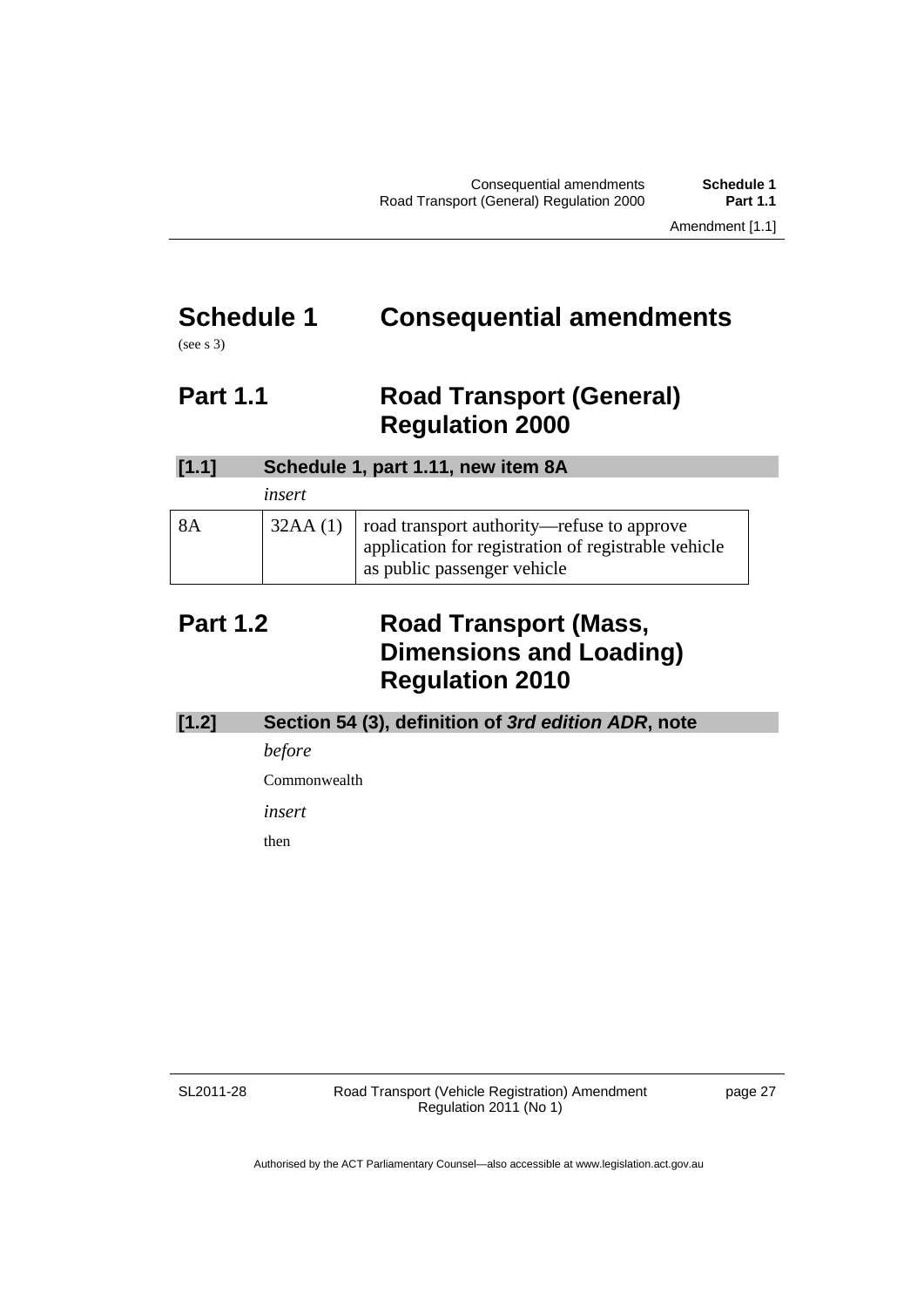# <span id="page-33-0"></span>Part 1.3 Road Transport (Offences) **Regulation 2005**

| [1.3]   | Schedule 1, part 1.15, item 1, column 3            |
|---------|----------------------------------------------------|
|         | omit                                               |
|         | other than                                         |
|         | substitute                                         |
|         | who is not                                         |
| $[1.4]$ | Schedule 1, part 1.15, item 72.20, column 2        |
|         | after                                              |
|         | wiring,                                            |
|         | insert                                             |
|         | components,                                        |
| [1.5]   | Schedule 1, part 1.15, item 72.20, column 3        |
|         | after                                              |
|         | wiring/                                            |
|         | insert                                             |
|         | components/                                        |
| [1.6]   | Schedule 1, part 1.15, item 72.23, columns 2 and 3 |
|         | after                                              |
|         | motor vehicle                                      |
|         | insert                                             |
|         | (other than motorbike, motortrike or moped)        |
|         |                                                    |

page 28 Road Transport (Vehicle Registration) Amendment Regulation 2011 (No 1)

SL2011-28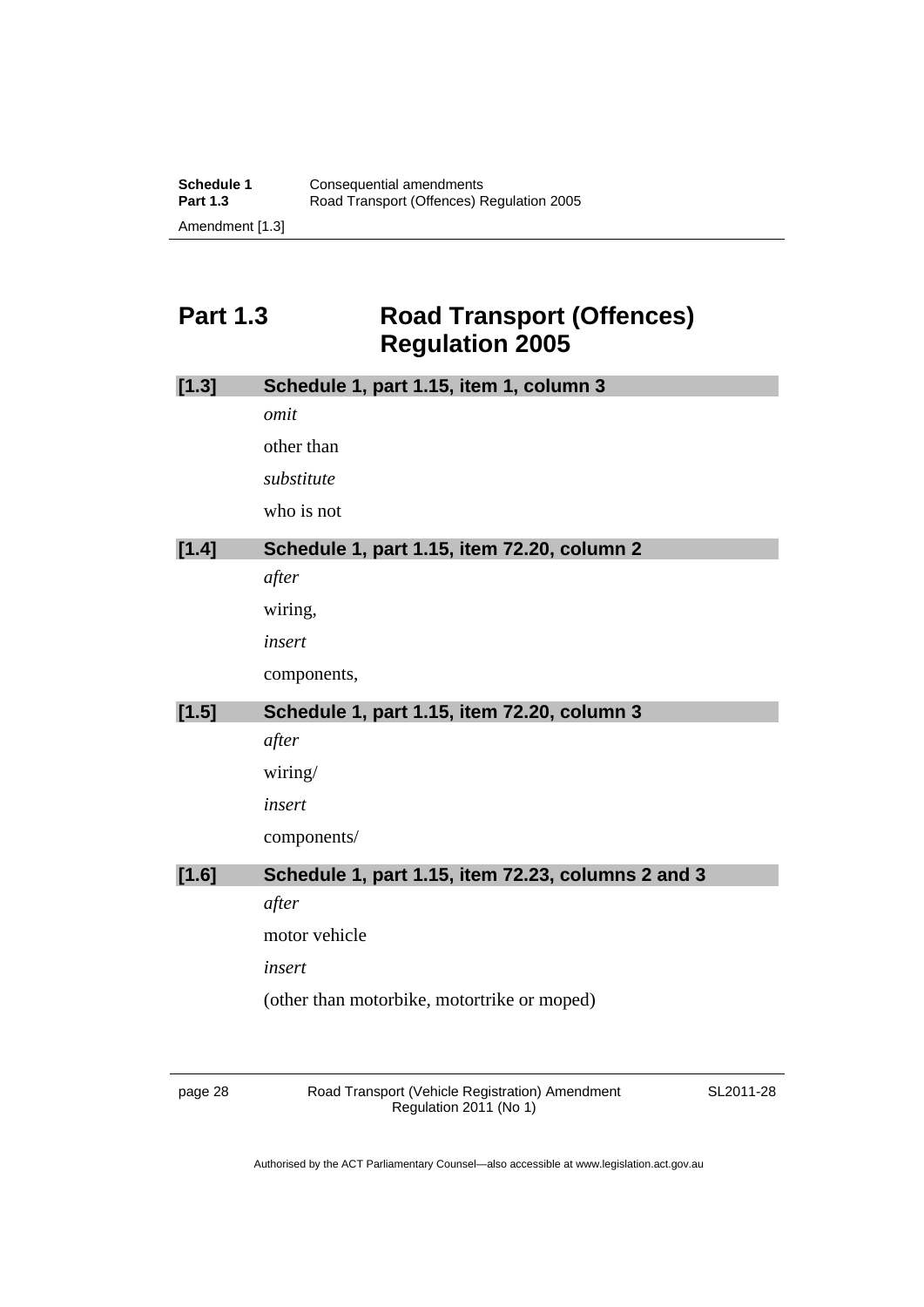| Schedule 1      | Consequential amendments                  |
|-----------------|-------------------------------------------|
| <b>Part 1.3</b> | Road Transport (Offences) Regulation 2005 |

Amendment [1.7]

| [1.7]  |                                                                                                                                                                              | Schedule 1, part 1.15, new items 72.27A and 72.27B                                                                                    |    |     |  |
|--------|------------------------------------------------------------------------------------------------------------------------------------------------------------------------------|---------------------------------------------------------------------------------------------------------------------------------------|----|-----|--|
|        | insert                                                                                                                                                                       |                                                                                                                                       |    |     |  |
| 72.27A | accredited operator<br>$\bullet$<br>of public passenger<br>vehicle not comply<br>with schedule 1,<br>section 1.60A<br>requirement in<br>relation to fire<br>extinguisher     | accredited operator not comply with<br>standard—minimum classification and<br>rating/required number/location of fire<br>extinguisher | 20 | 128 |  |
| 72.27B | accredited operator<br>٠<br>of public passenger<br>vehicle not comply<br>with schedule 1,<br>section 1.60B in<br>relation to proper<br>working order of fire<br>extinguisher | accredited operator not comply with<br>standard—keep fire extinguisher in proper<br>working order                                     | 20 | 128 |  |

SL2011-28 Road Transport (Vehicle Registration) Amendment Regulation 2011 (No 1) page 29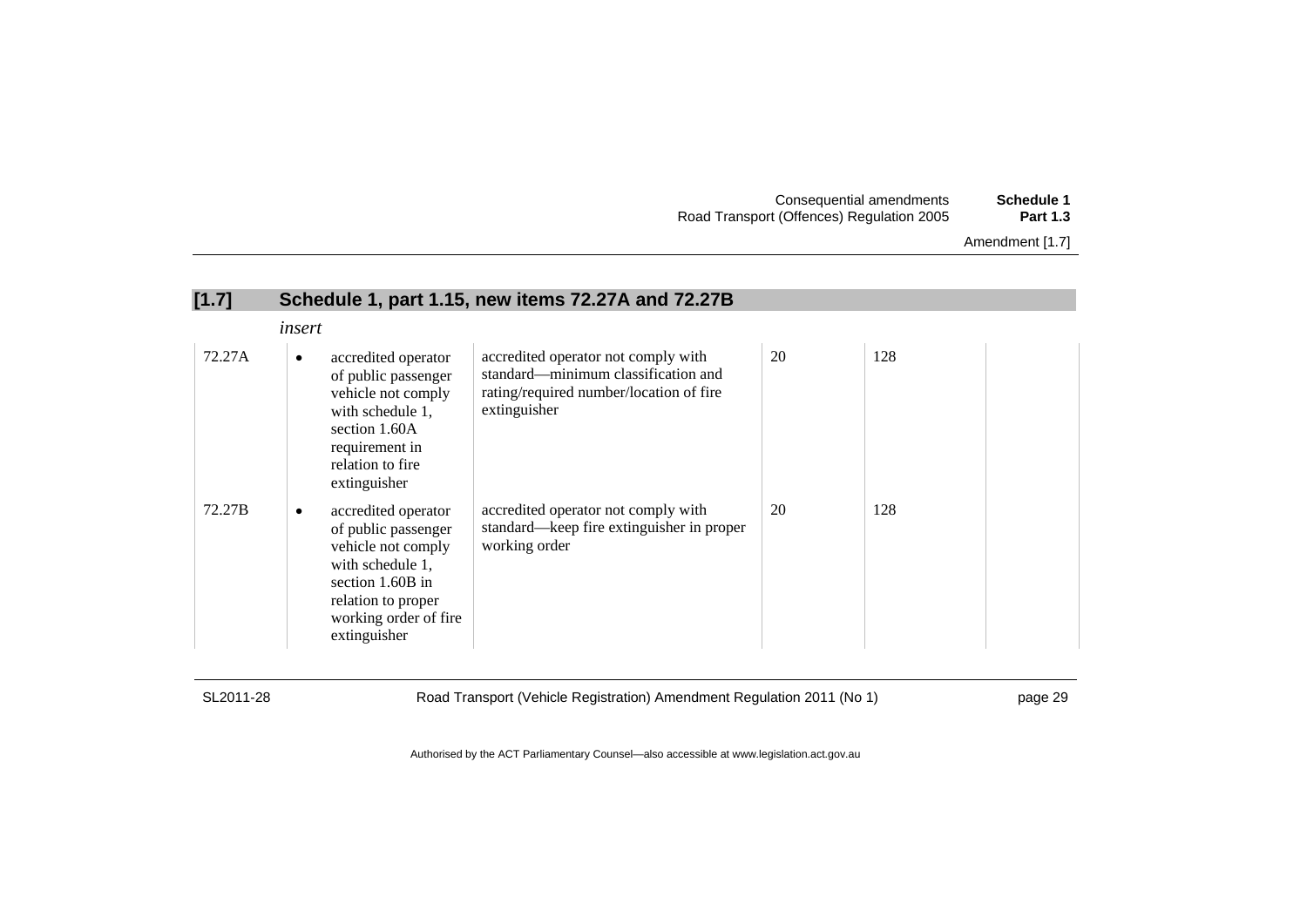| <b>Schedule 1</b> | Consequential amendments                  |
|-------------------|-------------------------------------------|
| <b>Part 1.3</b>   | Road Transport (Offences) Regulation 2005 |

Amendment [1.8]

| [1.8] | Schedule 1, part 1.15, item 72.41                                                                                                                                                        |                                                                                                |    |     |  |
|-------|------------------------------------------------------------------------------------------------------------------------------------------------------------------------------------------|------------------------------------------------------------------------------------------------|----|-----|--|
|       | substitute                                                                                                                                                                               |                                                                                                |    |     |  |
| 72.41 | motor vehicle not<br>$\bullet$<br>comply with<br>schedule 1,<br>sections $1.16-1.21$ in<br>relation to crankcase<br>gases or other<br>exhaust emissions or<br>sections $1.154$<br>1.155A | driver/operator motor vehicle not comply<br>with standard-crankcase gases/exhaust<br>emissions | 20 | 128 |  |

page 30 Road Transport (Vehicle Registration) Amendment Regulation 2011 (No 1) SL2011-28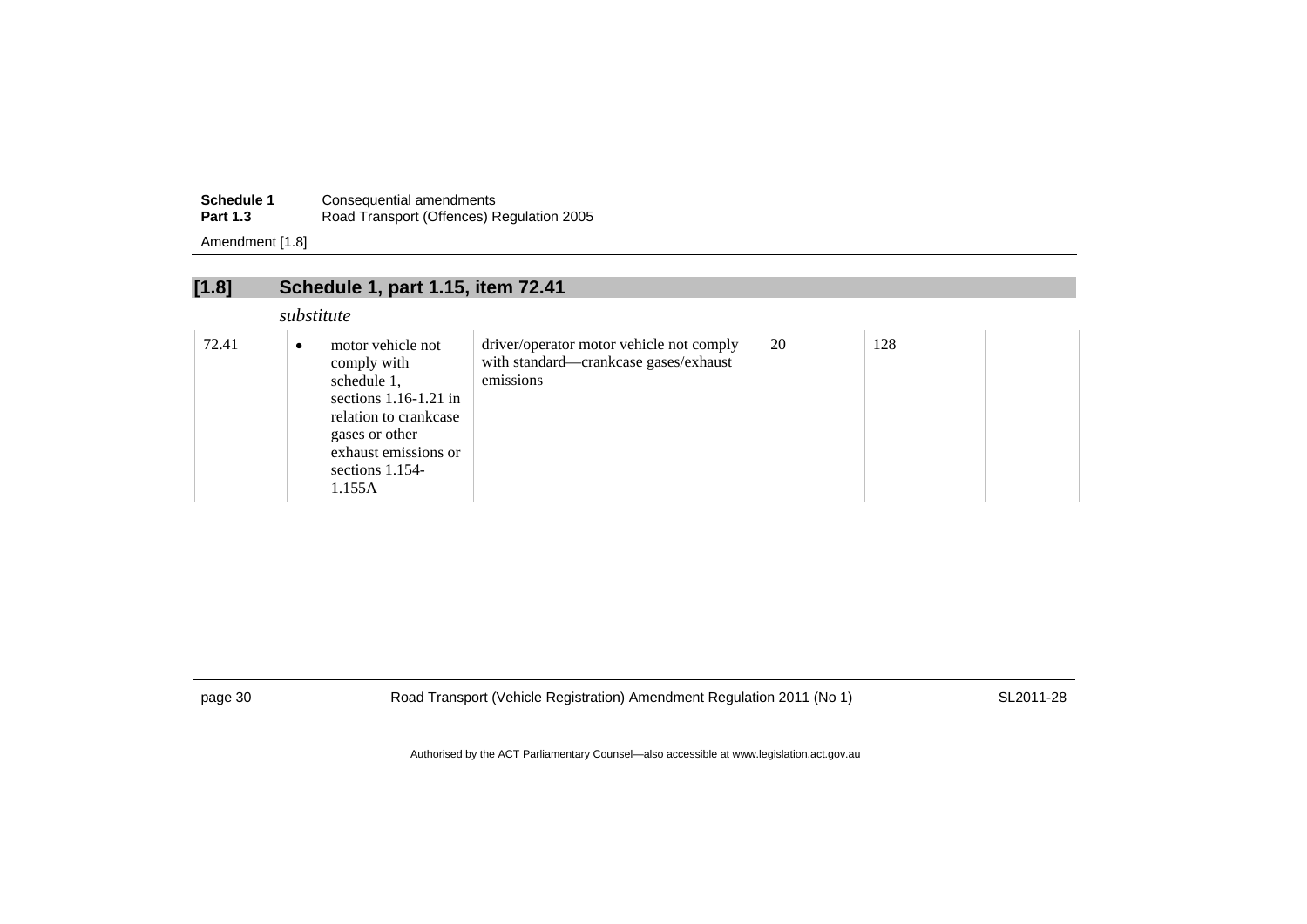| Schedule 1      | Consequential amendments                  |
|-----------------|-------------------------------------------|
| <b>Part 1.3</b> | Road Transport (Offences) Regulation 2005 |

| Amendment [1.9] |  |  |
|-----------------|--|--|
|-----------------|--|--|

| [1.9]  | Schedule 1, part 1.15, new item 72.44A                                                                                                                  |                                                                                    |    |     |  |
|--------|---------------------------------------------------------------------------------------------------------------------------------------------------------|------------------------------------------------------------------------------------|----|-----|--|
|        | insert                                                                                                                                                  |                                                                                    |    |     |  |
| 72.44A | motor vehicle not<br>$\bullet$<br>comply with<br>schedule 1,<br>sections $1.16-1.21$ in<br>relation to natural<br>gas fuel systems or<br>section 1.162A | driver/operator motor vehicle not comply<br>with standard—natural gas fuel systems | 20 | 128 |  |

SL2011-28 Road Transport (Vehicle Registration) Amendment Regulation 2011 (No 1) page 31